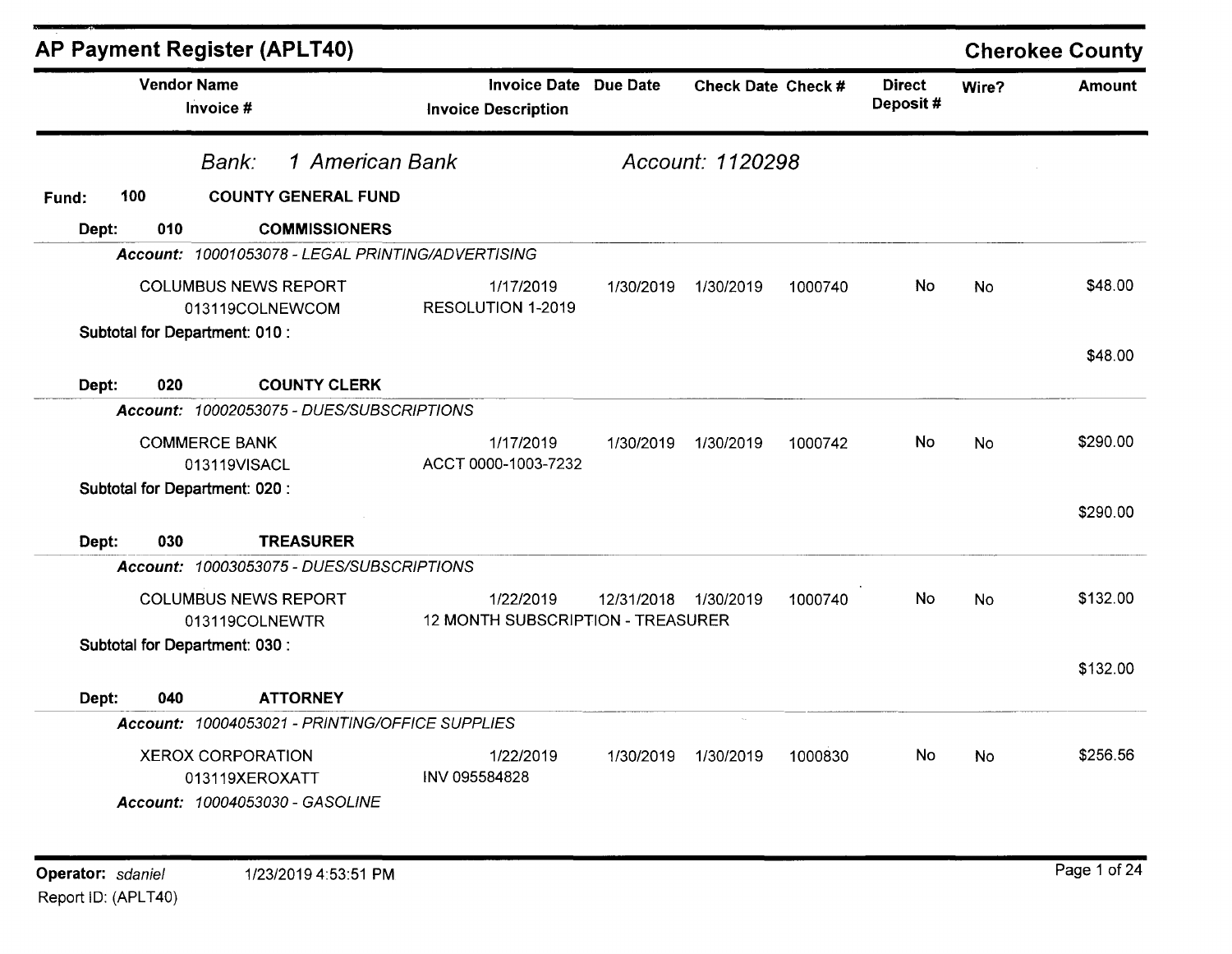| <b>Vendor Name</b><br>Invoice #                                                              | <b>Invoice Date Due Date</b><br><b>Invoice Description</b> |           | Check Date Check # |         | <b>Direct</b><br>Deposit# | Wire?     | <b>Amount</b> |
|----------------------------------------------------------------------------------------------|------------------------------------------------------------|-----------|--------------------|---------|---------------------------|-----------|---------------|
| <b>COMMERCE BANK</b><br>013119VISAATT1                                                       | 1/22/2019<br>ACCT 0000-3278-5388                           | 1/30/2019 | 1/30/2019          | 1000742 | <b>No</b>                 | <b>No</b> | \$30.95       |
| <b>COMMERCE BANK</b><br>013119VISAATT                                                        | 1/22/2019<br>ACCT 0000-0198-5126                           | 1/30/2019 | 1/30/2019          | 1000742 | No.                       | No.       | \$19.67       |
| <b>JOSH WHITELY</b><br>013119WHITELYATT                                                      | 1/22/2019<br><b>REIMBURSEMENT - TOLL CHARGES</b>           | 1/30/2019 | 1/30/2019          | 1000774 | <b>No</b>                 | <b>No</b> | \$12.50       |
| <b>COMMERCE BANK</b><br>013119VISAATT1                                                       | 1/22/2019<br>ACCT 0000-3278-5388                           | 1/30/2019 | 1/30/2019          | 1000742 | No.                       | No        | \$34.51       |
| <b>COMMERCE BANK</b><br>013119VISAATT3<br>Account: 10004053033 - TIRE AND TIRE SERVICES      | 1/22/2019<br>ACCT 0000-8476-5197                           | 1/30/2019 | 1/30/2019          | 1000742 | <b>No</b>                 | <b>No</b> | \$138.66      |
| KANSASLAND TIRE OF PITTSBURG<br>013119KSLANDATT<br>Account: 10004053075 - DUES/SUBSCRIPTIONS | 1/17/2019<br><b>INV 185207</b>                             | 1/30/2019 | 1/30/2019          | 1000781 | No.                       | <b>No</b> | \$155.16      |
| CHEROKEE COUNTY LAW LIBRARY<br>013119LAWATT1                                                 | 1/22/2019<br><b>REGISTRATION 25949</b>                     | 1/30/2019 | 1/30/2019          | 1000730 | No                        | <b>No</b> | \$10.00       |
| CHEROKEE COUNTY LAW LIBRARY<br>013119LAWATT                                                  | 1/22/2019<br><b>REGISTRATION 20862</b>                     | 1/30/2019 | 1/30/2019          | 1000730 | No                        | <b>No</b> | \$10.00       |
| <b>KCDAA</b><br>013119KCDAAATT                                                               | 1/22/2019<br>2019 MEMBERSHIP DUES- CHEROKEE COUNTY         | 1/30/2019 | 1/30/2019          | 1000782 | <b>No</b>                 | <b>No</b> | \$350.00      |
| CHEROKEE COUNTY LAW LIBRARY<br>013119LAWATT2                                                 | 1/22/2019<br><b>REGISTRATION 27522</b>                     | 1/30/2019 | 1/30/2019          | 1000730 | No.                       | <b>No</b> | \$10.00       |
| CHEROKEE COUNTY NEWS-ADVOCATE<br>013119ADVOATT                                               | 1/22/2019<br>SUBSCRIPTION CO ATTY                          | 1/30/2019 | 1/30/2019          | 1000731 | No                        | No        | \$33.00       |
| KANSAS SENTENCING COMMISSION<br>013119KSSENTATT<br>Account: 10004053089 - OTHER CONTRACTUAL  | 1/22/2019<br>2018 KS SENTENCING GUIDELINES                 | 1/30/2019 | 1/30/2019          | 1000780 | No.                       | <b>No</b> | \$48.00       |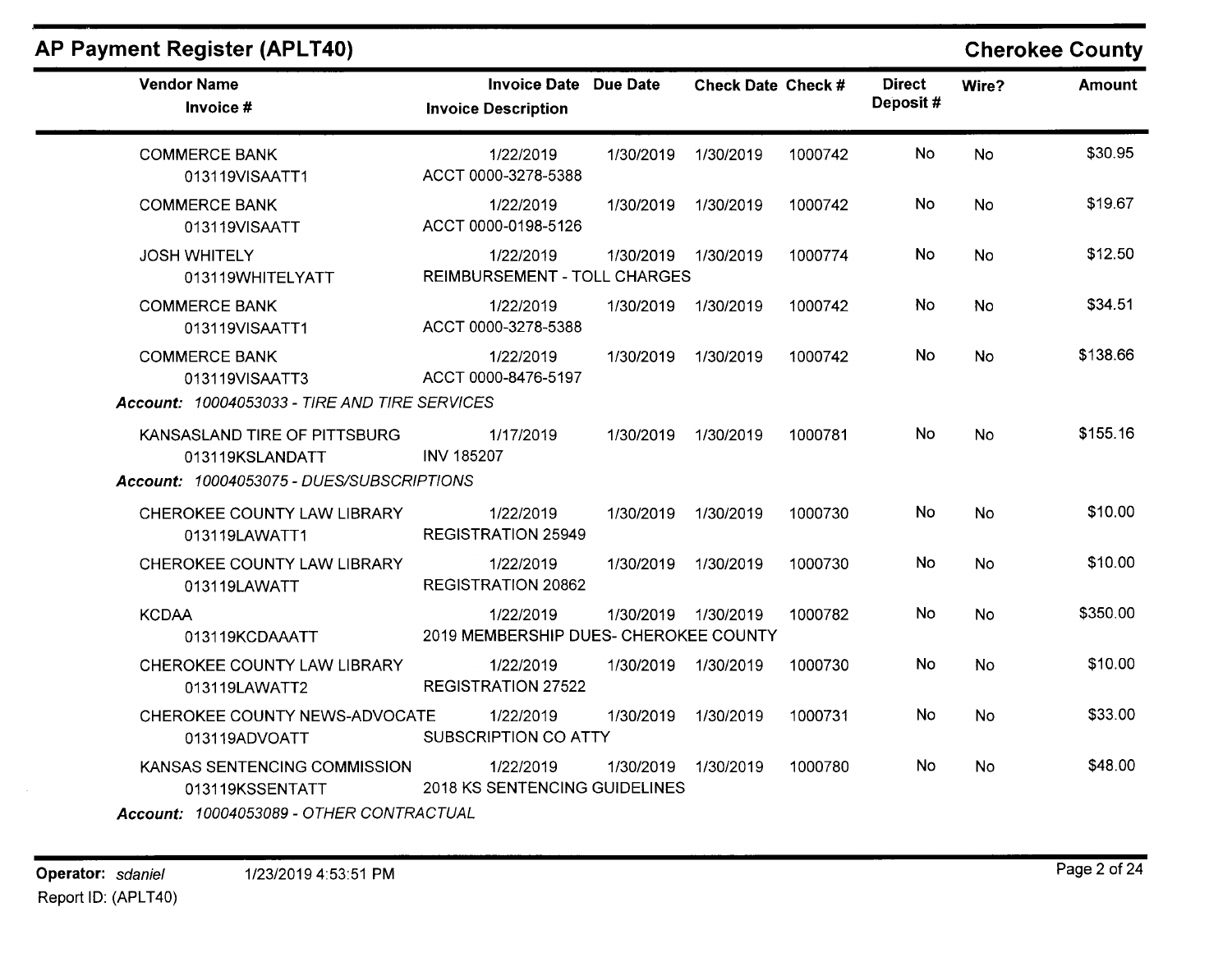| <b>AP Payment Register (APLT40)</b>                                                                    |                                                   |            |                           |         |                           |           | <b>Cherokee County</b> |
|--------------------------------------------------------------------------------------------------------|---------------------------------------------------|------------|---------------------------|---------|---------------------------|-----------|------------------------|
| <b>Vendor Name</b><br>Invoice #                                                                        | <b>Invoice Date</b><br><b>Invoice Description</b> | Due Date   | <b>Check Date Check #</b> |         | <b>Direct</b><br>Deposit# | Wire?     | <b>Amount</b>          |
| <b>THOMSON WEST</b><br>013119THOMATT<br>Subtotal for Department: 040 :                                 | 1/22/2019<br>INV 839529399                        | 12/31/2018 | 1/30/2019                 | 1000821 | No                        | No        | \$260.09               |
| Dept:<br>050<br><b>REGISTER OF DEEDS</b>                                                               |                                                   |            |                           |         |                           |           | \$1,369.10             |
| Account: 10005053075 - DUES/SUBSCRIPTIONS                                                              |                                                   |            |                           |         |                           |           |                        |
| KANSAS REGISTER OF DEEDS ASSOCIATIO<br>13119KSROD<br>Account: 10005053078 - LEGAL PRINTING/ADVERTISING | 1/17/2019<br><b>2019 DUES</b>                     | 1/30/2019  | 1/30/2019                 | 1000779 | No                        | <b>No</b> | \$200.00               |
| <b>COMMERCE BANK</b><br>013119VISAROD                                                                  | 1/17/2019<br>ACCT 0000-0111-8991                  | 1/30/2019  | 1/30/2019                 | 1000742 | No                        | No        | \$29.62                |
| Subtotal for Department: 050 :<br><b>SHERIFF &amp; JAIL</b><br>Dept:<br>060                            |                                                   |            |                           |         |                           |           | \$229.62               |
| Account: 10006053021 - PRINTING/OFFICE SUPPLIES                                                        |                                                   |            |                           |         |                           |           |                        |
| <b>COMMERCE BANK</b><br>013119VISASH5                                                                  | 1/3/2019<br>ACCT 0000-0198-5035                   | 12/31/2018 | 1/30/2019                 | 1000743 | <b>No</b>                 | No        | \$11.70                |
| <b>CINTAS CORP</b><br>011918CINTASH                                                                    | 12/28/2018<br>INV 8403958883                      | 12/31/2018 | 1/30/2019                 | 1000734 | <b>No</b>                 | No        | \$68.95                |
| <b>COMMERCE BANK</b><br>013119VISASH                                                                   | 12/6/2018<br>ACCT 0000-0198-5019                  | 12/31/2018 | 1/30/2019                 | 1000742 | <b>No</b>                 | No        | \$13.65                |
| Account: 10006053022 - EMPLOYEE UNIFORMS/ACCESSORIES                                                   |                                                   |            |                           |         |                           |           |                        |
| <b>COMMERCE BANK</b><br>013119VISASH2                                                                  | 12/10/2018<br>ACCT 0000-0198-5001                 | 12/31/2018 | 1/30/2019                 | 1000742 | No                        | <b>No</b> | \$1,036.98             |
| SOUTHERN UNIFORM & EQUIPMENT<br>013119SOUTHERNSH                                                       | 1/16/2019<br><b>INV 80265</b>                     | 1/30/2019  | 1/30/2019                 | 1000815 | No                        | <b>No</b> | \$779.99               |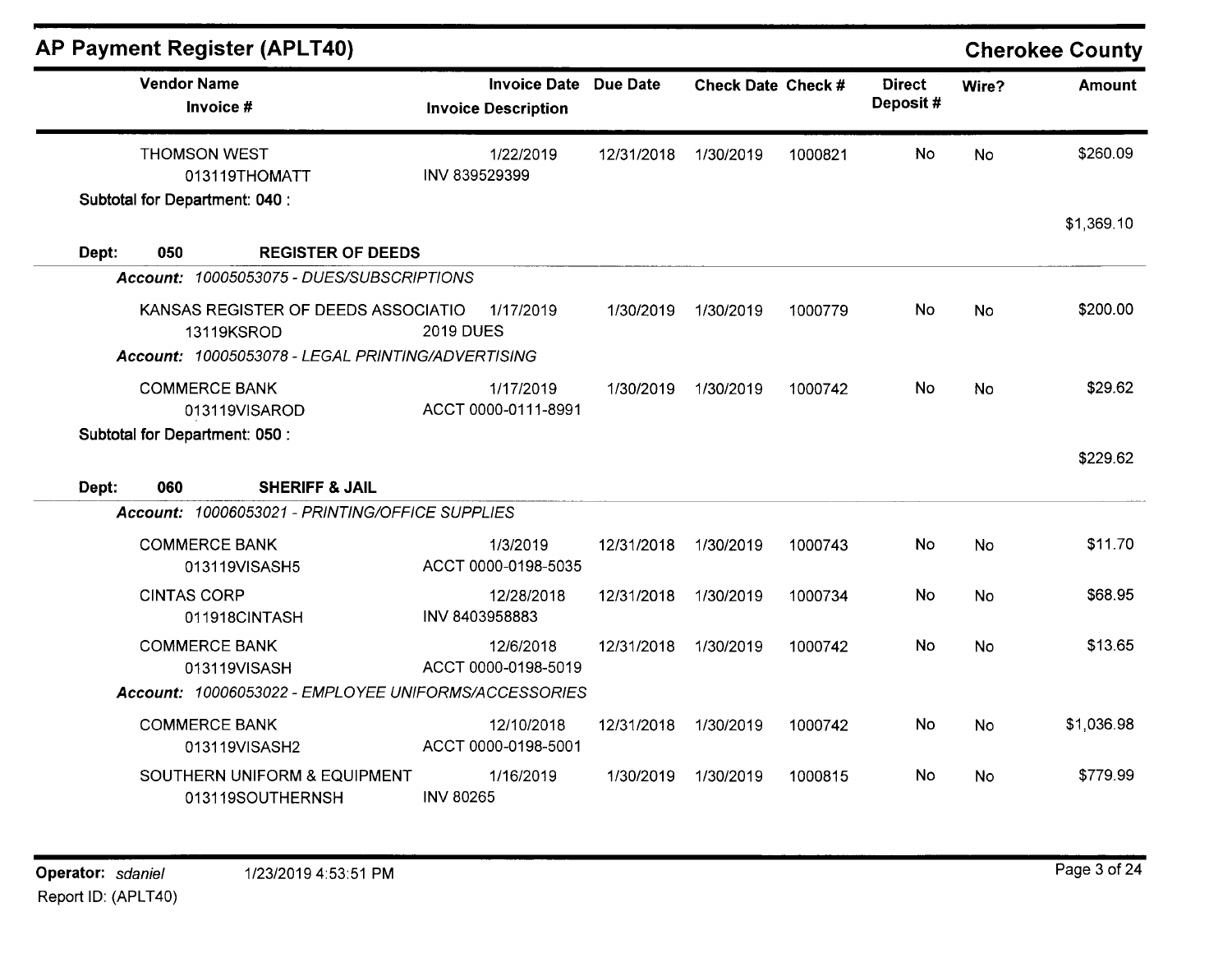| AP Payment Register (APLT40) |  |
|------------------------------|--|
|------------------------------|--|

| <b>Vendor Name</b><br>Invoice #                                                       | <b>Invoice Date Due Date</b><br><b>Invoice Description</b> |                     | Check Date Check # |         | <b>Direct</b><br>Deposit# | Wire?     | <b>Amount</b> |
|---------------------------------------------------------------------------------------|------------------------------------------------------------|---------------------|--------------------|---------|---------------------------|-----------|---------------|
| SOUTHERN UNIFORM & EQUIPMENT<br>013119SOUTHERNSH1                                     | 1/17/2019<br><b>INV 80467</b>                              | 1/30/2019           | 1/30/2019          | 1000815 | No                        | <b>No</b> | \$100.00      |
| SOUTHERN UNIFORM & EQUIPMENT<br>013119SOUTHSH                                         | 1/16/2019<br><b>INV 80029</b>                              | 1/30/2019           | 1/30/2019          | 1000815 | No                        | <b>No</b> | \$64.98       |
| SOUTHERN UNIFORM & EQUIPMENT<br>013119SOUTHSH                                         | 1/16/2019<br>INV 80029, 80050                              | 1/30/2019           | 1/30/2019          | 1000815 | No.                       | <b>No</b> | \$100.00      |
| <b>COMMERCE BANK</b><br>013119VISASH6                                                 | 12/5/2018<br>ACCT 0000-0456-8275                           | 12/31/2018          | 1/30/2019          | 1000743 | No.                       | <b>No</b> | \$294.90      |
| AXON ENTERPRISE, INC.<br>013119AXONSH<br>Account: 10006053025 - PARTS/VEHICLE REPAIRS | 1/22/2019<br><b>INV SI 1570325</b>                         | 12/31/2018          | 1/30/2019          | 1000721 | No                        | <b>No</b> | \$3,801.00    |
| NATALINIS AUTOMOTIVE<br>013119NATSH                                                   | 1/16/2019<br>INV 691151, 691254, 691271, 691744, 691568    | 1/30/2019 1/30/2019 |                    | 1000796 | No                        | No        | \$19.92       |
| NATALINIS AUTOMOTIVE<br>013119NATSH                                                   | 1/16/2019<br>INV 691151, 691254, 691271, 691744, 691568    | 1/30/2019 1/30/2019 |                    | 1000796 | No                        | No        | \$501.94      |
| <b>NATALINIS AUTOMOTIVE</b><br>013119NATSH                                            | 1/16/2019<br>INV 691151, 691254, 691271, 691744, 691568    | 1/30/2019 1/30/2019 |                    | 1000796 | No                        | <b>No</b> | \$18.10       |
| NATALINIS AUTOMOTIVE<br>013119NATSH                                                   | 1/16/2019<br>INV 691151, 691254, 691271, 691744, 691568    | 1/30/2019 1/30/2019 |                    | 1000796 | No.                       | <b>No</b> | (\$39.99)     |
| MIKE CARPINO FORD MERCURY INC<br>013119MIKESH                                         | 1/16/2019<br><b>INV 111832</b>                             | 1/30/2019           | 1/30/2019          | 1000793 | No                        | <b>No</b> | \$5.22        |
| JAY HATFIELD CHEVROLET<br>013119HATFSH                                                | 1/16/2019<br><b>INV 200634</b>                             | 1/30/2019           | 1/30/2019          | 1000770 | <b>No</b>                 | <b>No</b> | \$250.21      |
| FRANK FLETCHER DODGE<br>013119FLETCHSH                                                | 1/16/2019<br><b>INV 114101</b>                             | 1/30/2019           | 1/30/2019          | 1000762 | No                        | <b>No</b> | \$64.52       |
| NATALINIS AUTOMOTIVE<br>013119NATSH                                                   | 1/16/2019<br>INV 691151, 691254, 691271, 691744, 691568    | 1/30/2019           | 1/30/2019          | 1000796 | No.                       | <b>No</b> | \$86.37       |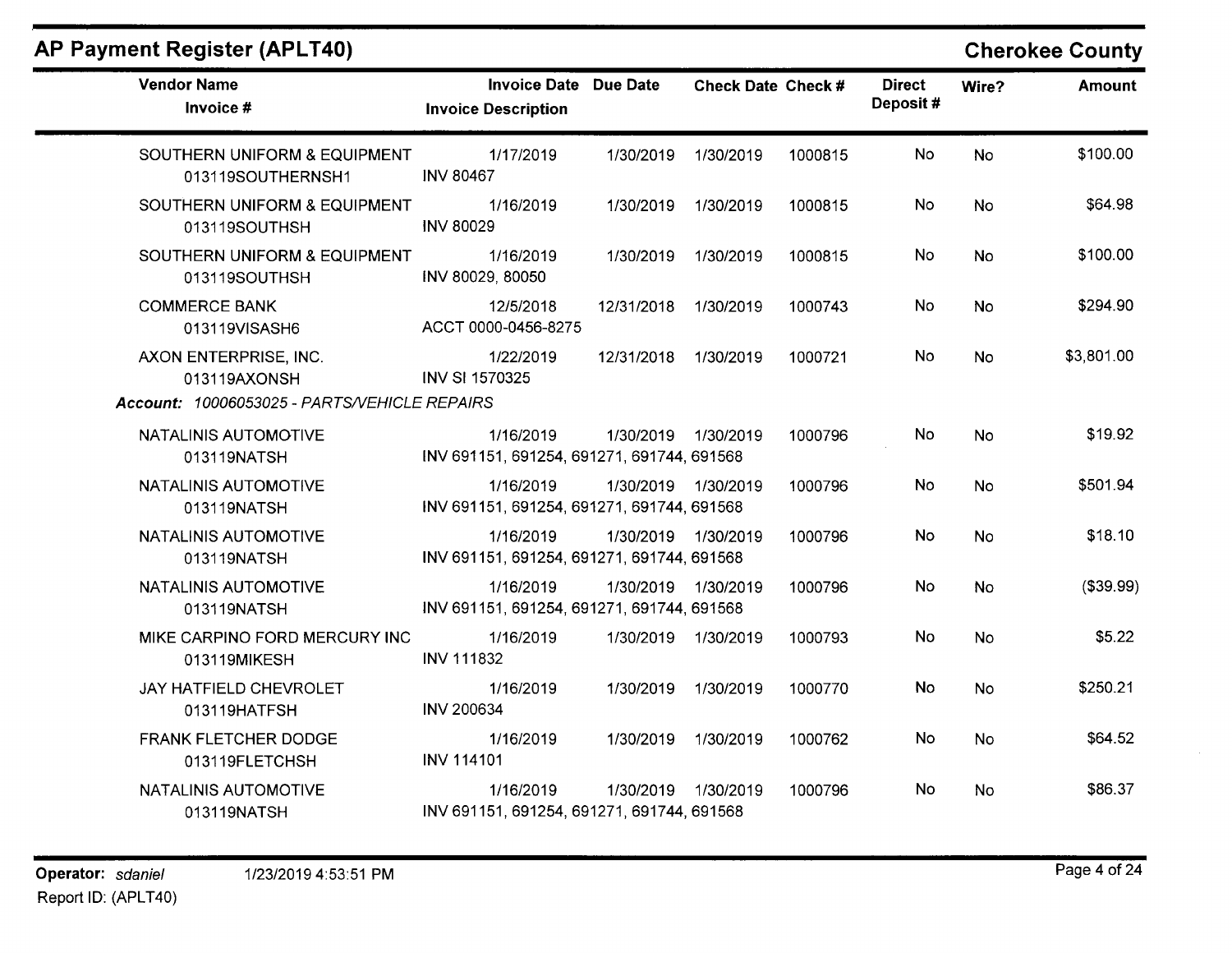|  |  |  | AP Payment Register (APLT40) |  |  |
|--|--|--|------------------------------|--|--|
|--|--|--|------------------------------|--|--|

| <b>Vendor Name</b><br>Invoice #                                            | <b>Invoice Date Due Date</b><br><b>Invoice Description</b> |            | Check Date Check # |         | <b>Direct</b><br>Deposit# | Wire?     | <b>Amount</b> |
|----------------------------------------------------------------------------|------------------------------------------------------------|------------|--------------------|---------|---------------------------|-----------|---------------|
| Account: 10006053028 - COMPUTER SUPPLIES                                   |                                                            |            |                    |         |                           |           |               |
| NEWEGG BUSINESS, INC<br>013119NEWEGGSH2                                    | 12/27/2018<br>INV 1301785235, 1301790229, 1301785989       | 12/31/2018 | 1/30/2019          | 1000800 | No                        | No        | \$8.98        |
| <b>NEWEGG BUSINESS, INC</b><br>013119NEWESH                                | 1/16/2019<br>INV 1301804978                                | 1/30/2019  | 1/30/2019          | 1000800 | No                        | No        | \$15.18       |
| NEWEGG BUSINESS, INC<br>013119NEWEGGSH2                                    | 12/27/2018<br>INV 1301785235, 1301790229, 1301785989       | 12/31/2018 | 1/30/2019          | 1000800 | No.                       | <b>No</b> | \$19.76       |
| <b>SYNCB/NEWEGG</b><br>013119NEWEGGSH7                                     | 1/16/2019<br>INV 1301792096                                | 1/30/2019  | 1/30/2019          | 1000819 | No                        | <b>No</b> | \$219.98      |
| SYNCB/NEWEGG<br>013119NEWSH                                                | 1/16/2019<br>INV 1301799542                                | 1/30/2019  | 1/30/2019          | 1000819 | No                        | <b>No</b> | \$99.98       |
| <b>NEWEGG BUSINESS, INC</b><br>013119NEWEGGSH5                             | 1/16/2019<br>INV 1301804381                                | 1/30/2019  | 1/30/2019          | 1000800 | No                        | <b>No</b> | \$25.20       |
| NEWEGG BUSINESS, INC<br>013119NEWEGGSH                                     | 12/27/2018<br>INV 1301785251                               | 12/31/2018 | 1/30/2019          | 1000800 | No                        | <b>No</b> | \$59.20       |
| NEWEGG BUSINESS, INC<br>013119NEWEGGSH2<br>Account: 10006053030 - GASOLINE | 12/27/2018<br>INV 1301785235, 1301790229, 1301785989       | 12/31/2018 | 1/30/2019          | 1000800 | No                        | <b>No</b> | \$239.82      |
| <b>COMMERCE BANK</b><br>013119VISASH2                                      | 12/10/2018<br>ACCT 0000-0198-5001                          | 12/31/2018 | 1/30/2019          | 1000742 | No                        | <b>No</b> | \$46.77       |
| <b>COMMERCE BANK</b><br>013119VISASH1                                      | 12/10/2018<br>ACCT 0001-0226-3274                          | 12/31/2018 | 1/30/2019          | 1000742 | No                        | <b>No</b> | \$69.01       |
| <b>COMMERCE BANK</b><br>013119VISASH                                       | 12/6/2018<br>ACCT 0000-0198-5019                           | 12/31/2018 | 1/30/2019          | 1000742 | <b>No</b>                 | <b>No</b> | \$200.58      |
| <b>COMMERCE BANK</b><br>013119VISASH6                                      | 12/5/2018<br>ACCT 0000-0456-8275                           | 12/31/2018 | 1/30/2019          | 1000743 | No                        | <b>No</b> | \$255.48      |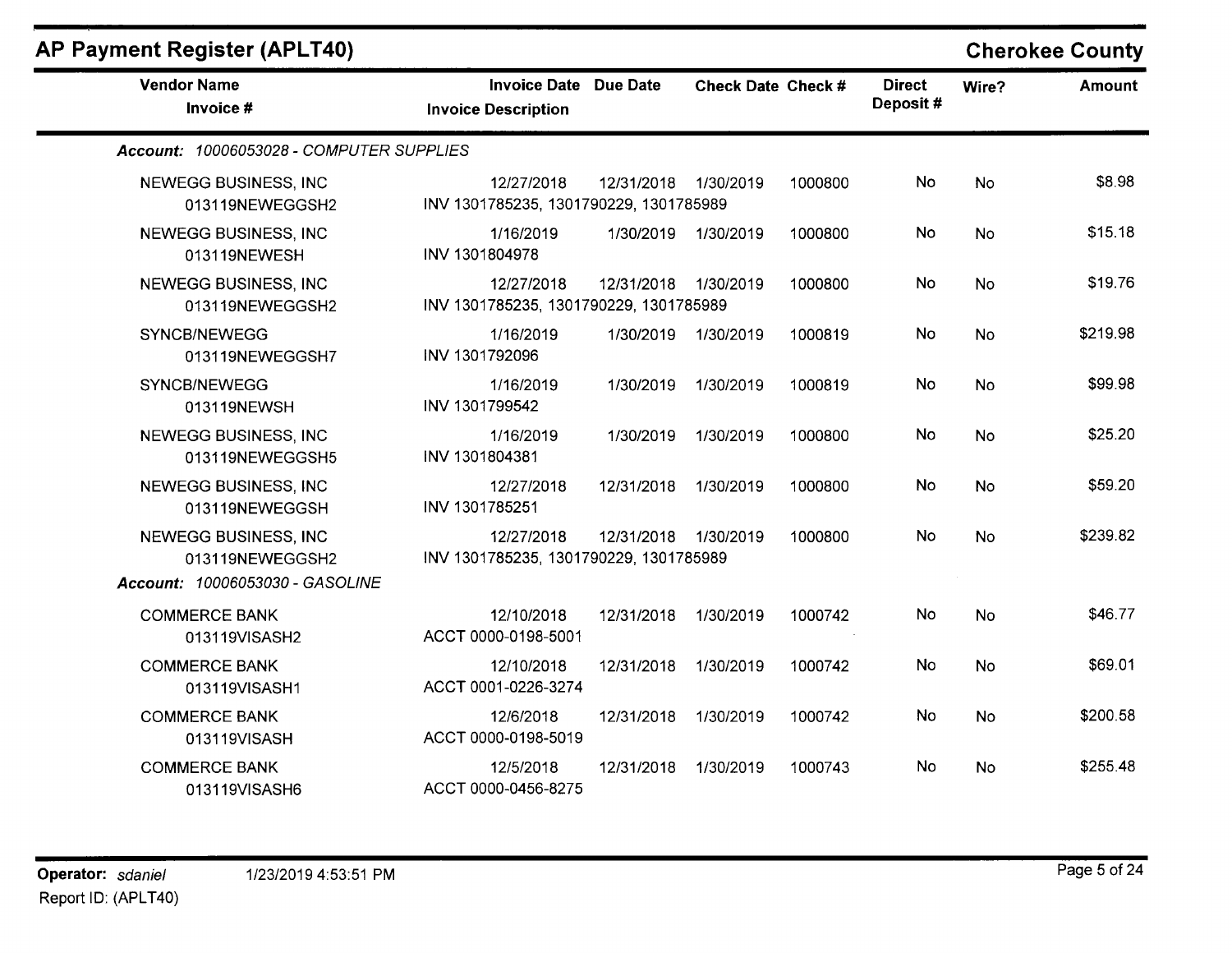| AP Payment Register (APLT40)                                                             |                                                            |                      |                    |         |                           |           | <b>Cherokee County</b> |
|------------------------------------------------------------------------------------------|------------------------------------------------------------|----------------------|--------------------|---------|---------------------------|-----------|------------------------|
| <b>Vendor Name</b><br>Invoice #                                                          | <b>Invoice Date Due Date</b><br><b>Invoice Description</b> |                      | Check Date Check # |         | <b>Direct</b><br>Deposit# | Wire?     | <b>Amount</b>          |
| <b>COMMERCE BANK</b><br>013119VISASH7<br>Account: 10006053068 - OTHER COMMODITIES        | 12/13/2018<br>ACCT 0000-5639-4646                          | 12/31/2018           | 1/30/2019          | 1000743 | No.                       | <b>No</b> | \$48.78                |
| ELITE K-9, INC<br>013119ELITESH1                                                         | 1/17/2019<br>INV 11820380                                  | 12/31/2018 1/30/2019 |                    | 1000753 | No                        | <b>No</b> | \$159.60               |
| SIRCHIE FINGER PRINT LABORATORIES<br>013119SIRCHIESH                                     | 1/16/2019<br>INV 0379254                                   | 1/30/2019            | 1/30/2019          | 1000813 | No                        | <b>No</b> | \$89.98                |
| EDEN K-9<br>013119EDENSH                                                                 | 11/13/2018<br><b>INV 1180</b>                              | 12/31/2018           | 1/30/2019          | 1000752 | No                        | <b>No</b> | \$174.00               |
| DOGTRA COMPANY<br>013119DOGTRASH<br>Account: 10006053072 - GAS, ELECTRIC, WATER          | 1/16/2019<br><b>INV D280011</b>                            | 1/30/2019            | 1/30/2019          | 1000751 | No                        | <b>No</b> | \$239.99               |
| KANSAS GAS SERVICE<br>013119KSGASSH                                                      | 1/16/2019<br>ACCT 510401545 1674911 36                     | 1/30/2019            | 1/30/2019          | 1000777 | No                        | <b>No</b> | \$556.05               |
| EMPIRE DISTRICT ELECTRIC COMPANY<br>013119EMPSH<br>Account: 10006053073 - TRANSPORTATION | 1/16/2019<br>ACCT 643108-13-7                              | 1/30/2019            | 1/30/2019          | 1000754 | No                        | <b>No</b> | \$2,363.11             |
| <b>COMMERCE BANK</b><br>013119VISASH3                                                    | 12/31/2018<br>ACCT 0000-3054-4514                          | 12/31/2018           | 1/30/2019          | 1000743 | No                        | <b>No</b> | \$50.43                |
| <b>JIMMY D OBERBECK</b><br>013119OBERSH                                                  | 1/22/2019<br><b>CONTRACT LABOR</b>                         | 1/30/2019            | 1/30/2019          | 1000772 | No.                       | <b>No</b> | \$437.50               |
| <b>COMMERCE BANK</b><br>011931VISASH9                                                    | 12/11/2018<br>ACCT 0000-0205-1464                          | 12/31/2018           | 1/30/2019          | 1000742 | No                        | <b>No</b> | \$138.93               |
| Account: 10006053074 - TELEPHONE BILLS                                                   |                                                            |                      |                    |         |                           |           |                        |
| <b>CENTURYLINK</b><br>013119CENTSH                                                       | 1/1/2019<br>ACCT 314237715                                 | 12/31/2018           | 1/30/2019          | 1000726 | No                        | No        | \$94.74                |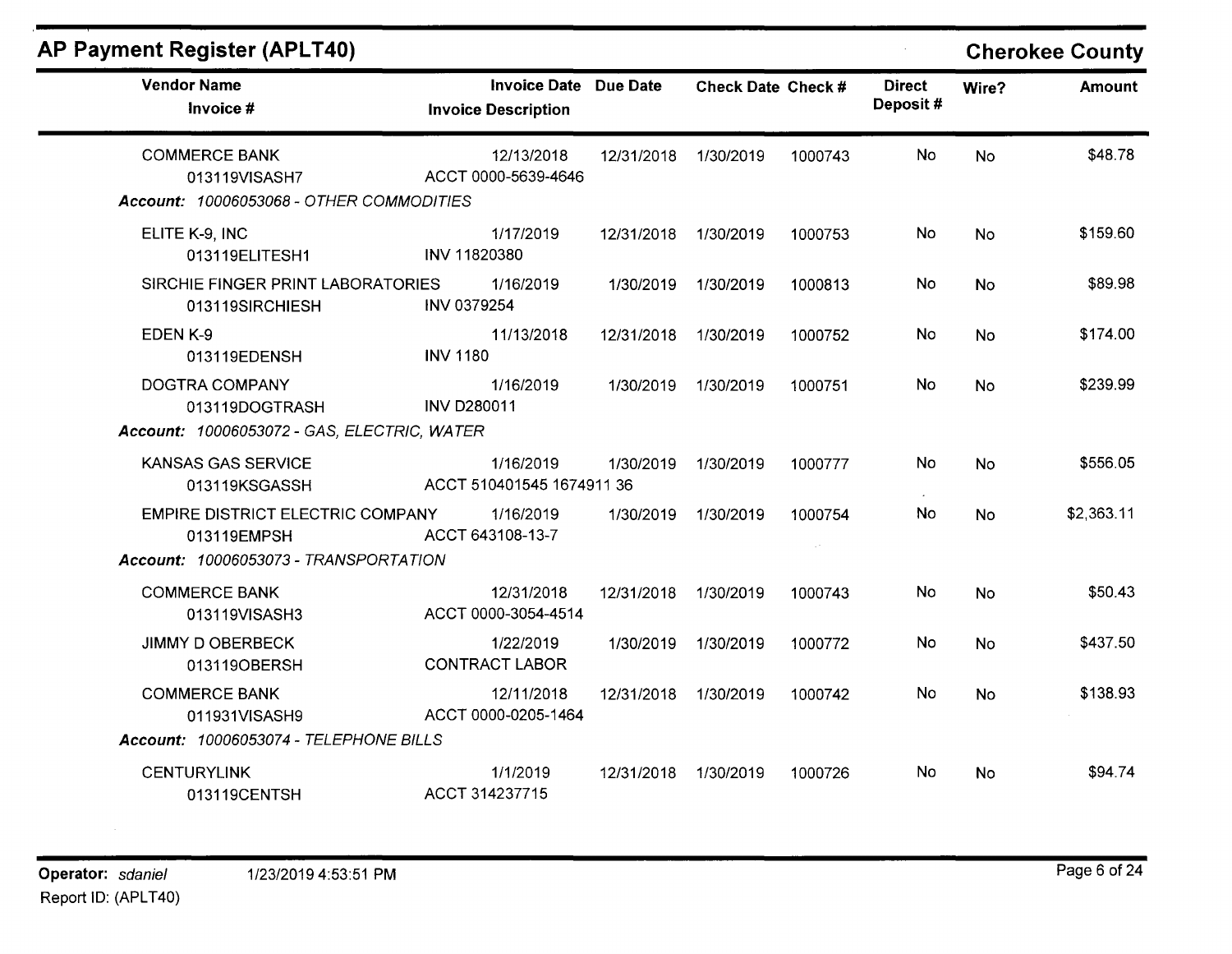### **AP Payment Register (APLT40)**

| <b>Vendor Name</b><br>Invoice #                                                                      | <b>Invoice Date Due Date</b><br><b>Invoice Description</b> |                      | <b>Check Date Check #</b> |         | <b>Direct</b><br>Deposit# | Wire?     | <b>Amount</b> |
|------------------------------------------------------------------------------------------------------|------------------------------------------------------------|----------------------|---------------------------|---------|---------------------------|-----------|---------------|
| <b>COLUMBUS TELEPHONE COMPANY</b><br>013119COLTELSH<br>Account: 10006053075 - DUES/SUBSCRIPTIONS     | 1/1/2019<br>ACCT 171                                       | 12/31/2018           | 1/30/2019                 | 1000741 | No                        | <b>No</b> | \$46.47       |
| NATIONAL SHERIFFS ASSOCIATION<br>013118NSASH                                                         | 12/19/2018<br>MEMBER 250927/MEMBERSHIP DUES                | 12/31/2018 1/30/2019 |                           | 1000797 | No                        | <b>No</b> | \$115.00      |
| SPRING RIVER WELLNESS CENTER<br>013119SPRINGSH<br>Account: 10006053080 - MAINTENANCE/BLDGS & GROUNDS | 1/16/2019<br>MEMBERSHIPS JAN - JUNE                        | 1/30/2019            | 1/30/2019                 | 1000816 | No                        | <b>No</b> | \$510.00      |
| <b>CDL ELECTRIC</b><br>011931CDLSH                                                                   | 1/16/2019<br><b>INV W89818</b>                             | 12/31/2018           | 1/30/2019                 | 1000725 | No                        | <b>No</b> | \$5,306.00    |
| <b>CDL ELECTRIC</b><br>013119CDLSH1                                                                  | 12/31/2018<br><b>INV W89588</b>                            | 12/31/2018           | 1/30/2019                 | 1000725 | No                        | <b>No</b> | \$337.50      |
| <b>JAMES PAUL CHAPMAN</b><br>013119CHAPSH                                                            | 12/18/2018<br><b>INV 62</b>                                | 12/31/2018           | 1/30/2019                 | 1000769 | No                        | <b>No</b> | \$1,253.50    |
| <b>CDL ELECTRIC</b><br>013119CDLSH3                                                                  | 1/10/2019<br><b>INV W89817</b>                             | 12/31/2018           | 1/30/2019                 | 1000725 | No                        | <b>No</b> | \$1,828.14    |
| Account: 10006053083 - EQUIPMENT LEASE/RENTAL                                                        |                                                            |                      |                           |         |                           |           |               |
| <b>RADIANT GROUP, INC</b><br>013119RADIANTSH                                                         | 1/22/2019<br>INV 190117-01                                 | 12/31/2018           | 1/30/2019                 | 1000807 | No.                       | <b>No</b> | \$750.00      |
| <b>TOSHIBA FINANCIAL SERVICES</b><br>013119TOSHIBASH                                                 | 12/31/2018<br>INV 23995303                                 | 12/31/2018           | 1/30/2019                 | 1000822 | <b>No</b>                 | <b>No</b> | \$345.45      |
| Account: 10006053088 - CLASSES/TRAINING FEES                                                         |                                                            |                      |                           |         |                           |           |               |
| <b>COMMERCE BANK</b><br>013119VISASH8                                                                | 12/5/2018<br>ACCT 0000-0183-4600                           | 12/31/2018           | 1/30/2019                 | 1000743 | <b>No</b>                 | <b>No</b> | \$514.32      |
| <b>COMMERCE BANK</b><br>013119VISASH                                                                 | 12/6/2018<br>ACCT 0000-0198-5019                           | 12/31/2018           | 1/30/2019                 | 1000742 | No                        | No        | \$1,127.27    |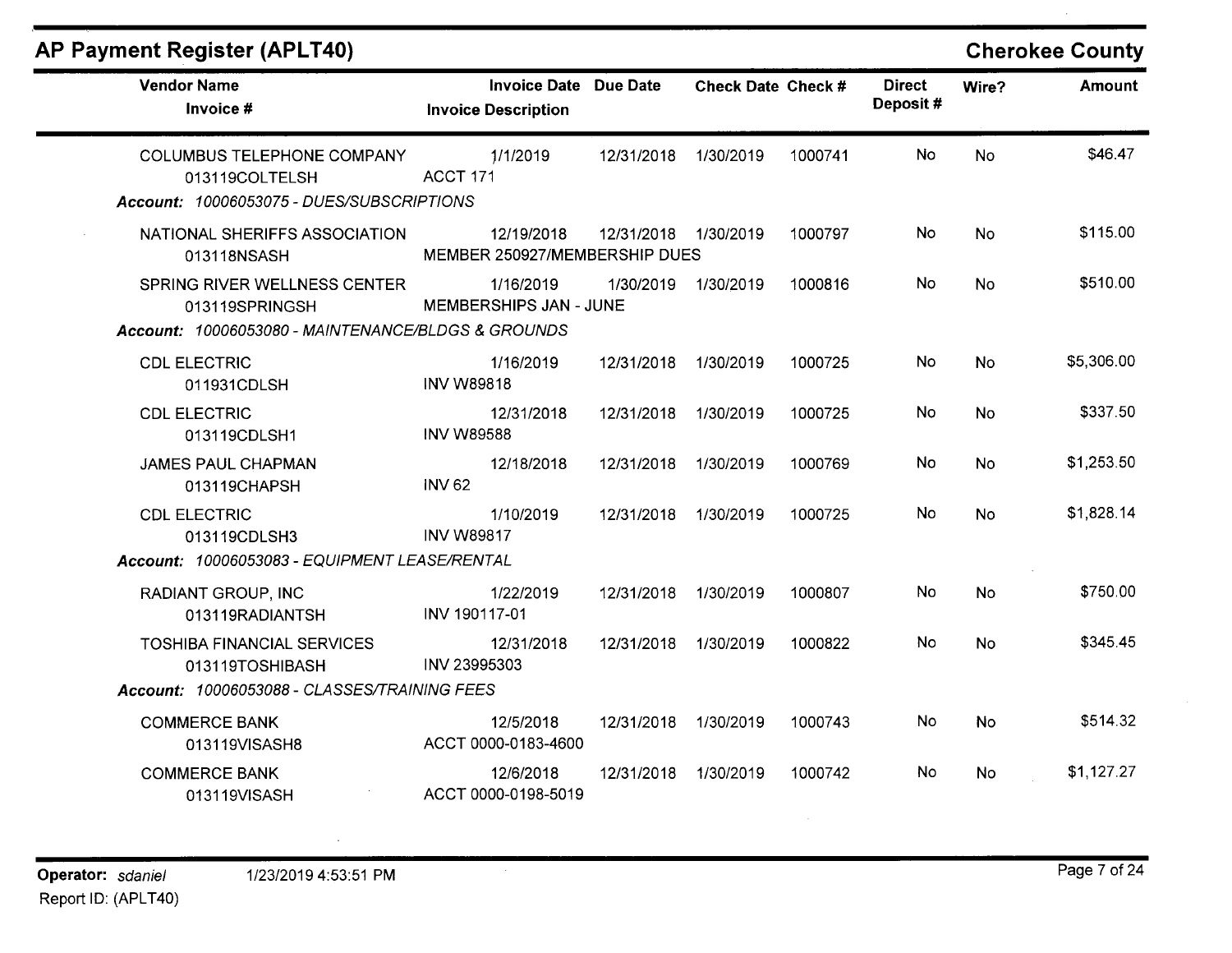| <b>Vendor Name</b><br>Invoice #                                                       | Invoice Date Due Date<br><b>Invoice Description</b> |            | <b>Check Date Check #</b> |         | <b>Direct</b><br>Deposit# | Wire?     | <b>Amount</b> |
|---------------------------------------------------------------------------------------|-----------------------------------------------------|------------|---------------------------|---------|---------------------------|-----------|---------------|
| <b>COMMERCE BANK</b><br>013119VISASH7<br>Account: 10006053094 - VEHICLES              | 12/13/2018<br>ACCT 0000-5639-4646                   | 12/31/2018 | 1/30/2019                 | 1000743 | <b>No</b>                 | <b>No</b> | \$224.84      |
| ELITE K-9, INC<br>013119ELITESH                                                       | 11/26/2018<br><b>INV 181996A</b>                    | 12/31/2018 | 1/30/2019                 | 1000753 | <b>No</b>                 | No        | \$3,192.95    |
| <b>GALLS INCORPORATED</b><br>013119GALLSSH                                            | 12/27/2018<br>INV 011599626                         | 12/31/2018 | 1/30/2019                 | 1000767 | <b>No</b>                 | <b>No</b> | \$74.09       |
| <b>COMMERCE BANK</b><br>013119VISASH2<br>Account: 10006053737 - INMATE PERSONAL ITEMS | 12/10/2018<br>ACCT 0000-0198-5001                   | 12/31/2018 | 1/30/2019                 | 1000742 | No                        | <b>No</b> | \$558.91      |
| <b>TURNKEY CORRECTIONS</b><br>013119TURNSH                                            | 12/31/2018<br>INV 114620181231-I, -F, C, -E         | 12/31/2018 | 1/30/2019                 | 1000825 | No                        | <b>No</b> | \$270.62      |
| <b>COMMERCE BANK</b><br>013119VISASH4                                                 | 12/11/2018<br>ACCT 0000-0268-3076                   | 12/31/2018 | 1/30/2019                 | 1000743 | No                        | No        | \$155.57      |
| <b>TURNKEY CORRECTIONS</b><br>013119TURNSH                                            | 12/31/2018<br>INV 114620181231-I, -F, C, -E         | 12/31/2018 | 1/30/2019                 | 1000825 | No                        | <b>No</b> | \$1,399.93    |
| <b>TURNKEY CORRECTIONS</b><br>013119TURNSH                                            | 12/31/2018<br>INV 114620181231-I, -F, C, -E         | 12/31/2018 | 1/30/2019                 | 1000825 | No                        | <b>No</b> | \$147.25      |
| <b>TURNKEY CORRECTIONS</b><br>013119TURNSH                                            | 12/31/2018<br>INV 114620181231-I, -F, C, -E         | 12/31/2018 | 1/30/2019                 | 1000825 | No                        | <b>No</b> | \$11.00       |
| <b>CHARM-TEX INC</b><br>013119CHARMSH<br>Account: 10006053786 - INMATE MEDICAL        | 1/16/2019<br><b>INV 0180723</b>                     | 1/30/2019  | 1/30/2019                 | 1000728 | No                        | <b>No</b> | \$81.43       |
| <b>CORRECT CARE SOLUTIONS LLC</b><br>01319CCSSH                                       | 1/17/2019<br><b>INV CCS 46177</b>                   | 1/30/2019  | 1/30/2019                 | 1000746 | <b>No</b>                 | <b>No</b> | \$90.00       |
| <b>MERCY MAUDE NORTON MEM HOSP</b><br>013119MERCYSH3                                  | 1/17/2019<br>NEGOTIATED RATE, 9400002774401         | 12/31/2018 | 1/30/2019                 | 1000789 | No.                       | <b>No</b> | \$25.27       |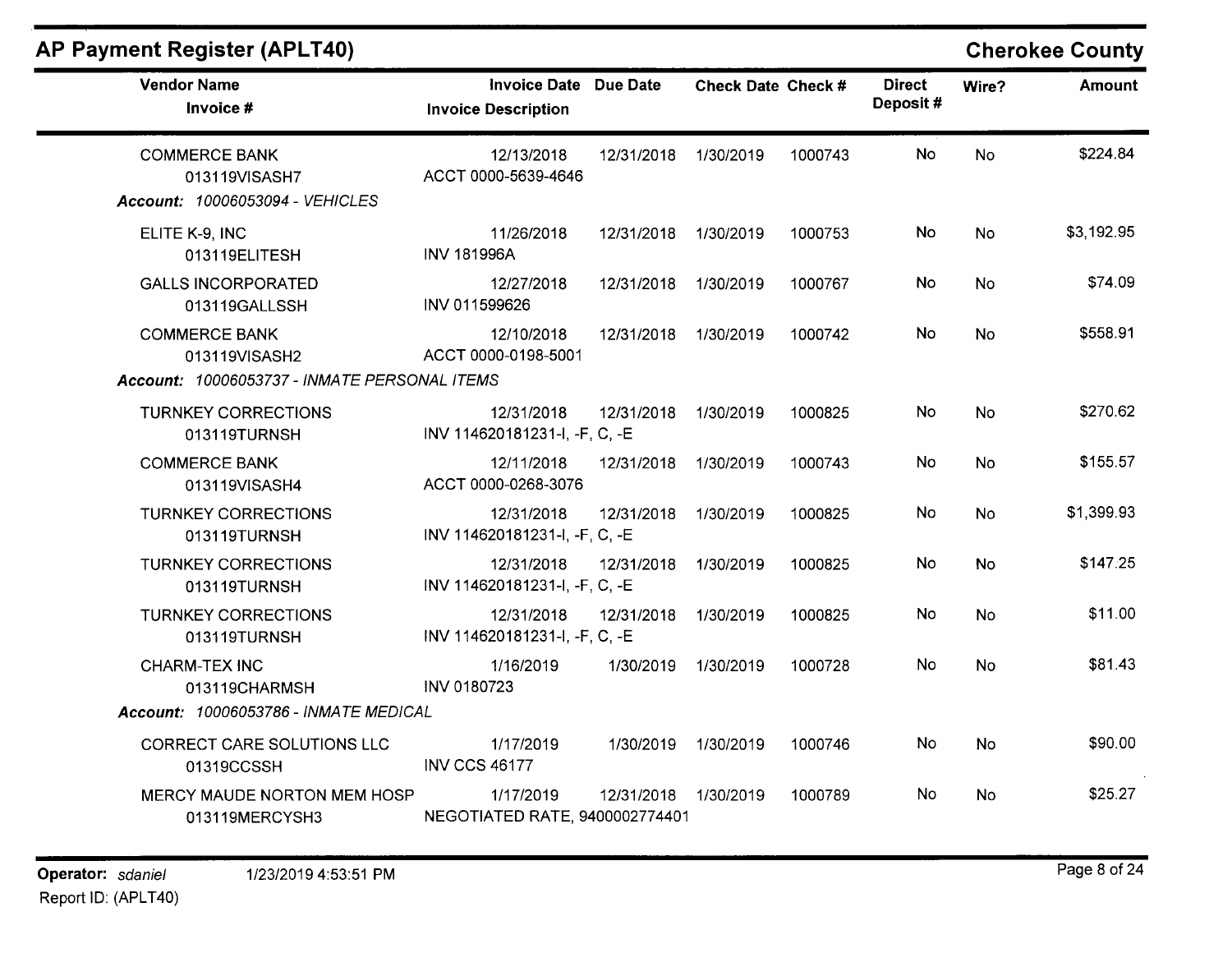| <b>Vendor Name</b><br>Invoice #                                                                                                       | Invoice Date Due Date<br><b>Invoice Description</b> |                      | Check Date Check # |         | <b>Direct</b><br>Deposit# | Wire?     | <b>Amount</b> |
|---------------------------------------------------------------------------------------------------------------------------------------|-----------------------------------------------------|----------------------|--------------------|---------|---------------------------|-----------|---------------|
| MERCY MAUDE NORTON MEM HOSP<br>013119MERCYSH                                                                                          | 1/17/2019<br>NEGOTIATED RATE 9400002321205          | 12/31/2018           | 1/30/2019          | 1000789 | No                        | <b>No</b> | \$71.94       |
| <b>MERCY MAUDE NORTON MEM HOSP</b><br>013119MERCYSH4                                                                                  | 1/17/2019<br>NEGOTIATED RATE, 9400002067201         | 12/31/2018 1/30/2019 |                    | 1000789 | No                        | <b>No</b> | \$30.05       |
| MERCY MAUDE NORTON MEM HOSP<br>013119MERCYSH2                                                                                         | 1/17/2019<br>NEGOTIATED RATE, 9400002774400         | 12/31/2018           | 1/30/2019          | 1000789 | No                        | <b>No</b> | \$24.27       |
| EVAN'S HEALTH MART DRUG<br>013119EVANSSH                                                                                              | 12/31/2018<br><b>INMATE MEDICINES</b>               | 12/31/2018           | 1/30/2019          | 1000756 | No                        | <b>No</b> | \$57.68       |
| MERCY MAUDE NORTON MEM HOSP<br>013119MERCYSH1                                                                                         | 1/17/2019<br>NEGOTIATED RATE, 9400002321204         | 12/31/2018           | 1/30/2019          | 1000789 | No                        | <b>No</b> | \$116.89      |
| Subtotal for Department: 060 :                                                                                                        |                                                     |                      |                    |         |                           |           | \$31,457.83   |
| <b>DISTRICT COURT</b><br>070<br>Dept:<br>Account: 10007053021 - PRINTING/OFFICE SUPPLIES                                              |                                                     |                      |                    |         |                           |           |               |
| KANSAS JUDICIAL COUNCIL<br>013119KSJUDDC                                                                                              | 11/20/2018<br><b>INV 38859</b>                      | 12/31/2018           | 1/30/2019          | 1000778 | No.                       | <b>No</b> | \$85.00       |
| ETTINGER'S OFFICE SUPPLY<br>013119ETDC                                                                                                | 1/22/2019<br><b>INV 5137770</b>                     | 1/30/2019            | 1/30/2019          | 1000755 | <b>No</b>                 | <b>No</b> | \$214.65      |
| Account: 10007053028 - COMPUTER SUPPLIES<br>ADVANTAGE COMPUTER ENTERPRISES IN<br>013119ADVDC<br>Account: 10007053073 - TRANSPORTATION | 1/22/2019<br><b>INV Q40677</b>                      | 1/30/2019            | 1/30/2019          | 1000716 | No                        | <b>No</b> | \$3,730.00    |
| <b>MAC YOUNG</b><br>013119YOUNGDC                                                                                                     | 1/22/2019<br><b>TRAVEL EXPENSE</b>                  | 1/30/2019            | 1/30/2019          | 1000785 | No                        | <b>No</b> | \$37.43       |
| <b>MARK D BRUCE</b><br>013119BRUCEDC<br>Account: 10007053075 - DUES/SUBSCRIPTIONS                                                     | 1/22/2019<br><b>TRAVEL EXPENSE</b>                  | 12/31/2018           | 1/30/2019          | 1000787 | No.                       | <b>No</b> | \$247.43      |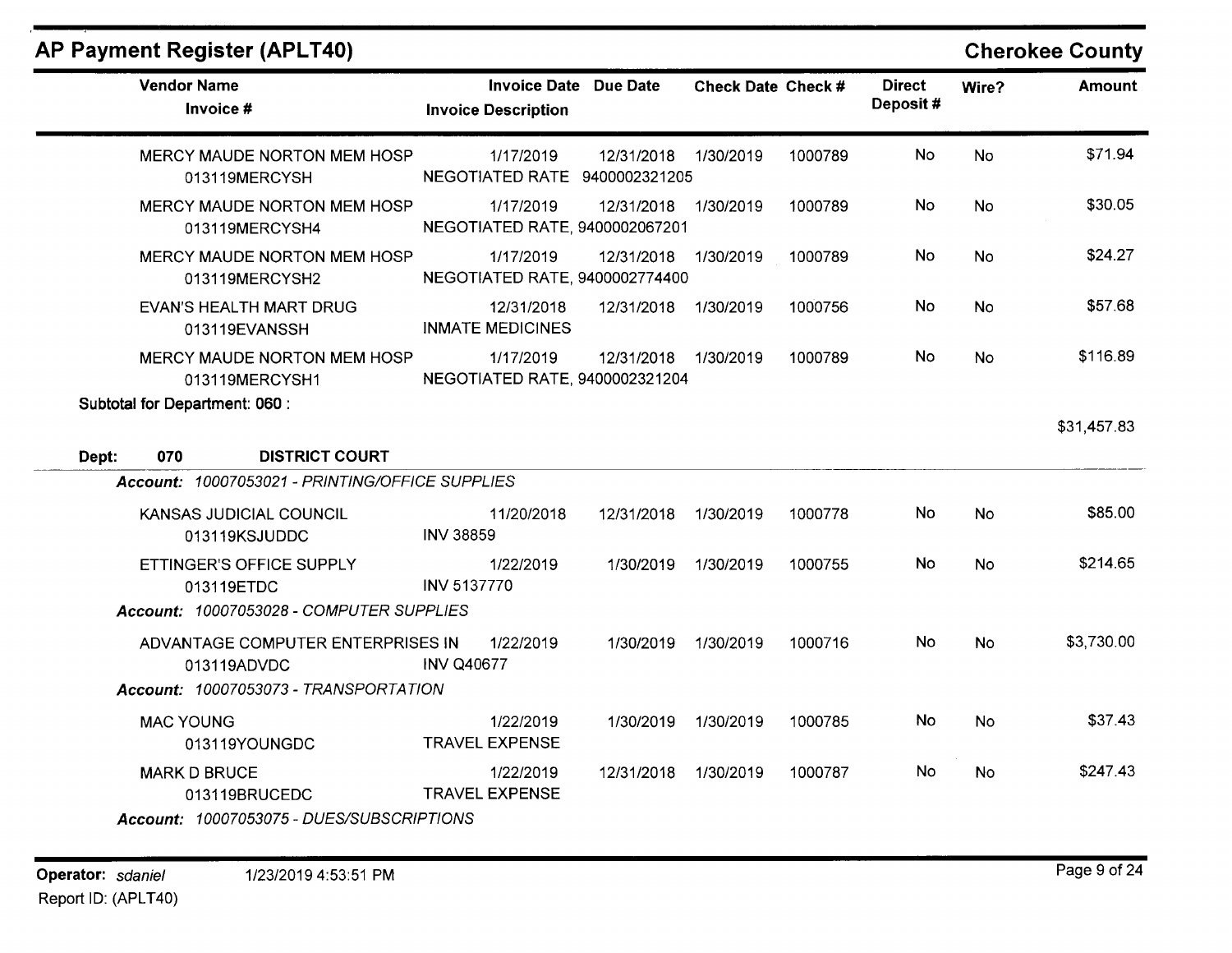| <b>Vendor Name</b><br>Invoice #                                               | Invoice Date Due Date<br><b>Invoice Description</b> |                     | Check Date Check # |         | <b>Direct</b><br>Deposit# | Wire?     | Amount     |
|-------------------------------------------------------------------------------|-----------------------------------------------------|---------------------|--------------------|---------|---------------------------|-----------|------------|
| <b>KACSO</b><br>013119KACSODC                                                 | 1/22/2019<br>2019 MEMBERSHIPS, N ALLISION, M BRUCE  | 1/30/2019           | 1/30/2019          | 1000775 | <b>No</b>                 | <b>No</b> | \$75.00    |
| <b>KACSO</b><br>013119KACSODC<br>Account: 10007053076 - PROFESSIONAL SERVICES | 1/22/2019<br>2019 MEMBERSHIPS, N ALLISION, M BRUCE  | 1/30/2019 1/30/2019 |                    | 1000775 | No.                       | <b>No</b> | \$75.00    |
| <b>ROBERT E MYERS</b><br>013119MYERSRDC                                       | 9/5/2018<br>INV 6650, 6732, 6729, 5724              | 12/31/2018          | 1/30/2019          | 1000808 | No                        | <b>No</b> | \$1,794.45 |
| <b>ROBERT E MYERS</b><br>013119MYERSRDC                                       | 9/5/2018<br>INV 6650, 6732, 6729, 5724              | 12/31/2018          | 1/30/2019          | 1000808 | <b>No</b>                 | <b>No</b> | \$125.99   |
| <b>ROBERT E MYERS</b><br>013119MYERSRDC                                       | 9/5/2018<br>INV 6650, 6732, 6729, 5724              | 12/31/2018          | 1/30/2019          | 1000808 | No                        | <b>No</b> | \$260.00   |
| <b>ROBERT E MYERS</b><br>013119MYERSRDC                                       | 9/5/2018<br>INV 6650, 6732, 6729, 5724              | 12/31/2018          | 1/30/2019          | 1000808 | <b>No</b>                 | <b>No</b> | \$554.97   |
| Account: 10007053083 - EQUIPMENT LEASE/RENTAL                                 |                                                     |                     |                    |         |                           |           |            |
| COPY PRODUCTS INC<br>013119CPIDC                                              | 1/22/2019<br><b>INV 267183</b>                      | 1/30/2019           | 1/30/2019          | 1000745 | <b>No</b>                 | <b>No</b> | \$403.25   |
| <b>CULLIGAN OF JOPLIN</b><br>013119CULLDC                                     | 1/22/2019<br>INV 134594, 135119                     | 1/30/2019           | 1/30/2019          | 1000749 | <b>No</b>                 | <b>No</b> | \$10.90    |
| <b>CULLIGAN OF JOPLIN</b><br>013119CULLDC                                     | 1/22/2019<br>INV 134594, 135119                     | 1/30/2019           | 1/30/2019          | 1000749 | No.                       | <b>No</b> | \$19.50    |
| Account: 10007053089 - OTHER CONTRACTUAL                                      |                                                     |                     |                    |         |                           |           |            |
| <b>GALEN ZOOK</b><br>013119ZOOKDC                                             | 1/22/2019<br><b>INV 321410</b>                      | 1/30/2019           | 1/30/2019          | 1000765 | No                        | <b>No</b> | \$215.00   |
| OLIVER KENT LYNCH<br>013119LYNCHDC                                            | 1/22/2019<br><b>REIMBURSEMENT</b>                   | 1/30/2019           | 1/30/2019          | 1000801 | No                        | <b>No</b> | \$41.33    |
| Subtotal for Department: 070 :                                                |                                                     |                     |                    |         |                           |           |            |

\$7,889.90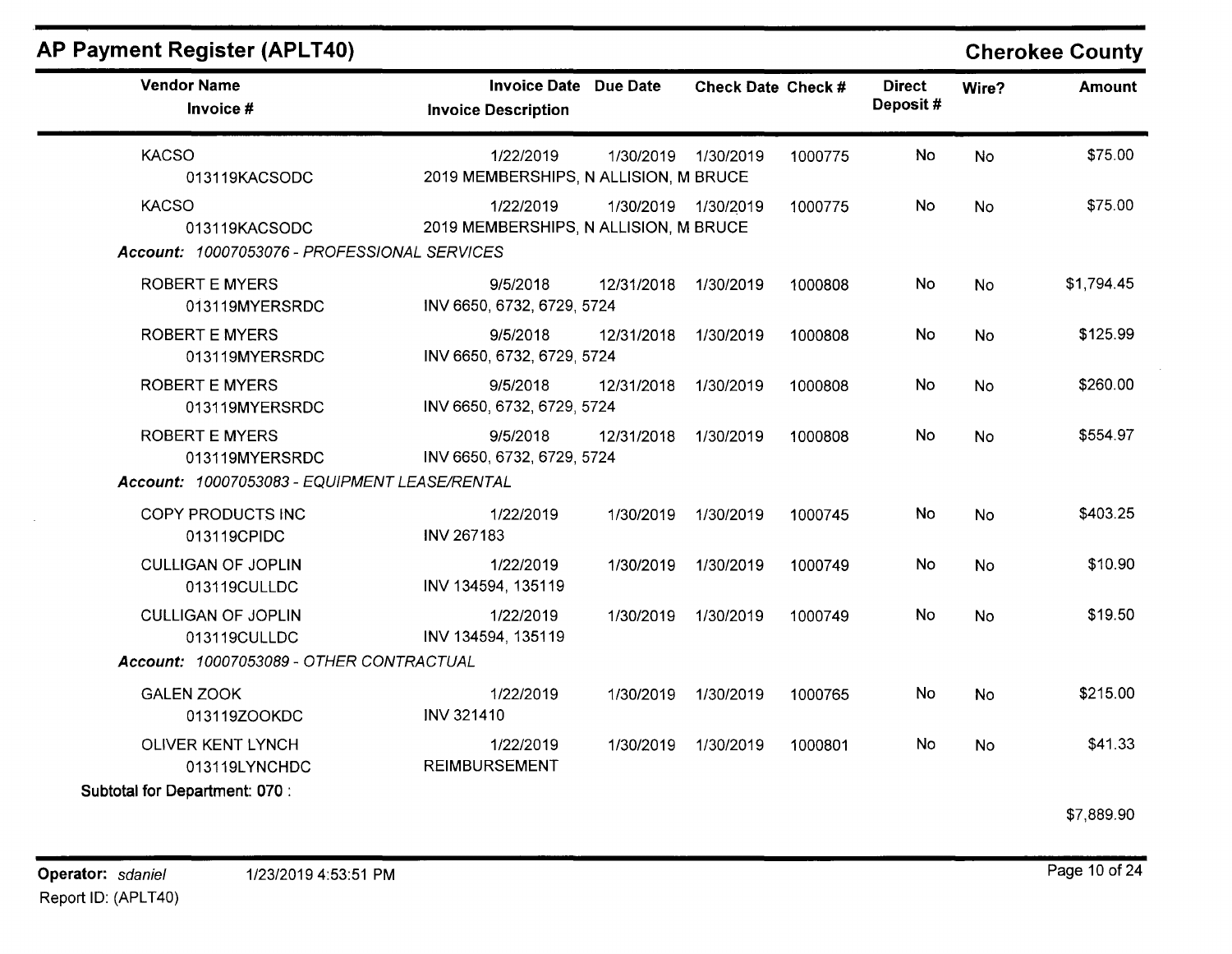| <b>Vendor Name</b><br>Invoice #                                                              | <b>Invoice Date Due Date</b><br><b>Invoice Description</b> |           | Check Date Check # |         | <b>Direct</b><br>Deposit# |           | Amount     |
|----------------------------------------------------------------------------------------------|------------------------------------------------------------|-----------|--------------------|---------|---------------------------|-----------|------------|
| <b>COURTHOUSE</b><br>080<br>Dept:                                                            |                                                            |           |                    |         |                           |           |            |
| Account: 10008053022 - EMPLOYEE UNIFORMS/ACCESSORIES                                         |                                                            |           |                    |         |                           |           |            |
| ARMSCOR CARTRIDGE INCORPORATED<br>013119ARMSSH<br>Account: 10008053023 - EMPLOYEE FOOD/MEALS | 1/16/2019<br><b>INV 9942</b>                               | 1/30/2019 | 1/30/2019          | 1000719 | No.                       | <b>No</b> | \$410.00   |
| <b>COMMERCE BANK</b><br>013119VISACH<br>Account: 10008053025 - PARTS/VEHICLE REPAIRS         | 1/16/2019<br>ACCT 0000-0065-3741                           | 1/30/2019 | 1/30/2019          | 1000742 | No                        | <b>No</b> | \$112.16   |
| KANSASLAND TIRE OF PITTSBURG<br>013119KSLANDSH<br>Account: 10008053040 - JANITORIAL SUPPLIES | 1/16/2019<br><b>INV 185110</b>                             | 1/30/2019 | 1/30/2019          | 1000781 | <b>No</b>                 | <b>No</b> | \$541.88   |
| TRUE VALUE COLUMBUS<br>013119TRUECH                                                          | 1/16/2019<br>INV A365758, A365593                          | 1/30/2019 | 1/30/2019          | 1000824 | No                        | <b>No</b> | \$167.94   |
| TRUE VALUE COLUMBUS<br>013119TRUECH                                                          | 1/16/2019<br>INV A365758, A365593                          | 1/30/2019 | 1/30/2019          | 1000824 | No.                       | <b>No</b> | \$86.45    |
| CINTAS #459<br>013119CINTASCH                                                                | 1/22/2019<br>INV 4015405404                                | 1/30/2019 | 1/30/2019          | 1000733 | No.                       | <b>No</b> | \$106.96   |
| Account: 10008053042 - BREAKROOM SUPPLIES                                                    |                                                            |           |                    |         |                           |           |            |
| <b>CULLIGAN OF JOPLIN</b><br>013119CULLCH                                                    | 1/16/2019<br>INV 135132                                    | 1/30/2019 | 1/30/2019          | 1000749 | No.                       | <b>No</b> | \$15.85    |
| Account: 10008053072 - GAS, ELECTRIC, WATER                                                  |                                                            |           |                    |         |                           |           |            |
| PRO SOLUTIONS, LLC<br>013119PROCH                                                            | 1/22/2019<br>INV 2018-12-161                               | 1/30/2019 | 1/30/2019          | 1000804 | <b>No</b>                 | <b>No</b> | \$1,656.01 |
| <b>EMPIRE DISTRICT ELECTRIC COMPANY</b><br>013119EMPCH                                       | 1/22/2019<br>ACCT 305532-35-0                              | 1/30/2019 | 1/30/2019          | 1000754 | <b>No</b>                 | No        | \$1,954.62 |
| <b>KANSAS GAS SERVICE</b><br>013119KSGASCH                                                   | 1/16/2019<br>ACCT 510241094 1188724 27                     | 1/30/2019 | 1/30/2019          | 1000777 | No.                       | <b>No</b> | \$354.14   |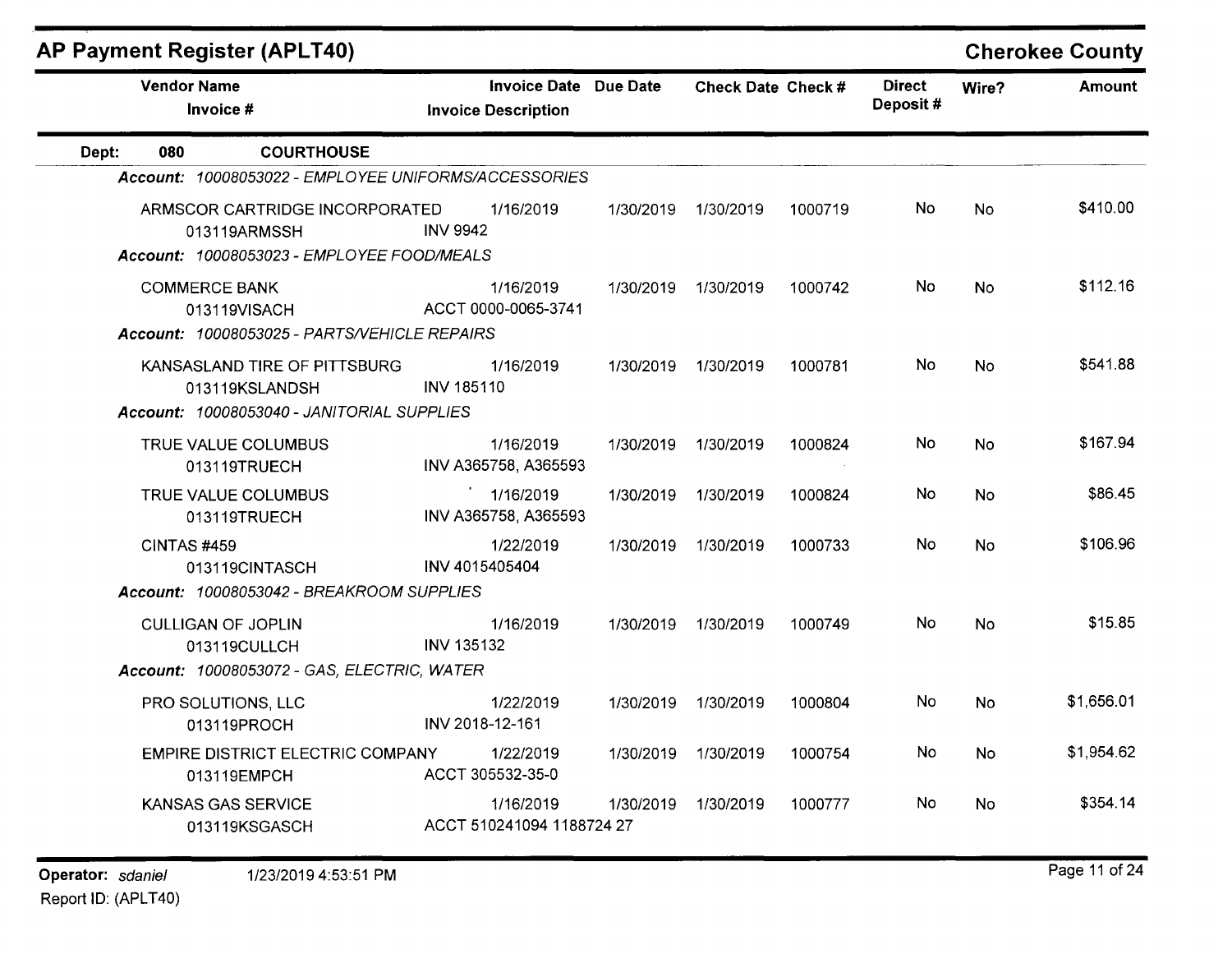| <b>AP Payment Register (APLT40)</b>                                                  |                                                                                 |            |                     |         |                           |           | <b>Cherokee County</b> |
|--------------------------------------------------------------------------------------|---------------------------------------------------------------------------------|------------|---------------------|---------|---------------------------|-----------|------------------------|
| <b>Vendor Name</b><br>Invoice #                                                      | <b>Invoice Date Due Date</b><br><b>Invoice Description</b>                      |            | Check Date Check #  |         | <b>Direct</b><br>Deposit# | Wire?     | <b>Amount</b>          |
| Account: 10008053080 - MAINTENANCE/BLDGS & GROUNDS                                   |                                                                                 |            |                     |         |                           |           |                        |
| <b>LIGHT BULBS &amp; BATTERIES</b><br>013119LIGHTCH                                  | 1/16/2019<br><b>INV 3077</b>                                                    | 1/30/2019  | 1/30/2019           | 1000784 | No.                       | <b>No</b> | \$765.00               |
| TOUCHTON ELECTRIC INC<br>013119TOUCHCH                                               | 1/17/2019<br><b>INV 36968</b>                                                   | 1/30/2019  | 1/30/2019           | 1000823 | No                        | <b>No</b> | \$34.00                |
| QUALITY PEST CONTROL INC<br>013119QUALCH<br>Account: 10008053089 - OTHER CONTRACTUAL | 1/16/2019<br><b>INV 104270</b>                                                  | 1/30/2019  | 1/30/2019           | 1000805 | No                        | No        | \$40.00                |
| SEK-AREA AGENCY ON AGING INC<br>013119SEK                                            | 6/19/2017<br>2018 MATCH FUNDS/AGING PROGRAMS                                    | 12/31/2018 | 1/30/2019           | 1000812 | No.                       | No        | \$8,000.00             |
| <b>BAXTER SPRINGS LIONS CLUB</b><br>013119BAXTER                                     | 1/16/2019<br><b>INV 2019</b>                                                    | 1/30/2019  | 1/30/2019           | 1000723 | No                        | <b>No</b> | \$1,000.00             |
| <b>CRAWFORD COUNTY CLERK</b><br>013119CRAWCH                                         | 1/3/2019<br>DISTRICT CORONERS SALARY/DECEMBER 2018                              | 12/31/2018 | 1/30/2019           | 1000747 | No.                       | <b>No</b> | \$875.38               |
| <b>EVERBRIDGE</b><br>013119EVERBCH                                                   | 1/16/2019<br><b>INV M40517</b>                                                  | 1/30/2019  | 1/30/2019           | 1000757 | No.                       | No        | \$3,589.55             |
| FRONTIER FORENSICS MIDWEST, LLC<br>013119FRONTCH                                     | 1/22/2019<br><b>INV 1028</b>                                                    | 1/30/2019  | 1/30/2019           | 1000763 | No                        | <b>No</b> | \$6,600.00             |
| PITNEY BOWES PURCHASE POWER<br>013119PITCH                                           | 1/22/2019<br>ACCT 8000-9000-0557-1587                                           |            | 1/30/2019 1/30/2019 | 1000803 | No.                       | No.       | \$45.56                |
| Subtotal for Department: 080 :                                                       |                                                                                 |            |                     |         |                           |           | \$26,355.50            |
| <b>EMERGENCY PREPAREDNESS</b><br>Dept:<br>090                                        |                                                                                 |            |                     |         |                           |           |                        |
| Account: 10009053023 - EMPLOYEE FOOD/MEALS                                           |                                                                                 |            |                     |         |                           |           |                        |
| <b>COMMERCE BANK</b><br>013119VISAEP                                                 | 1/17/2019<br>ACCT 0000-0088-8099<br>Account: 10009053072 - GAS, ELECTRIC, WATER | 1/30/2019  | 1/30/2019           | 1000742 | No                        | <b>No</b> | \$151.98               |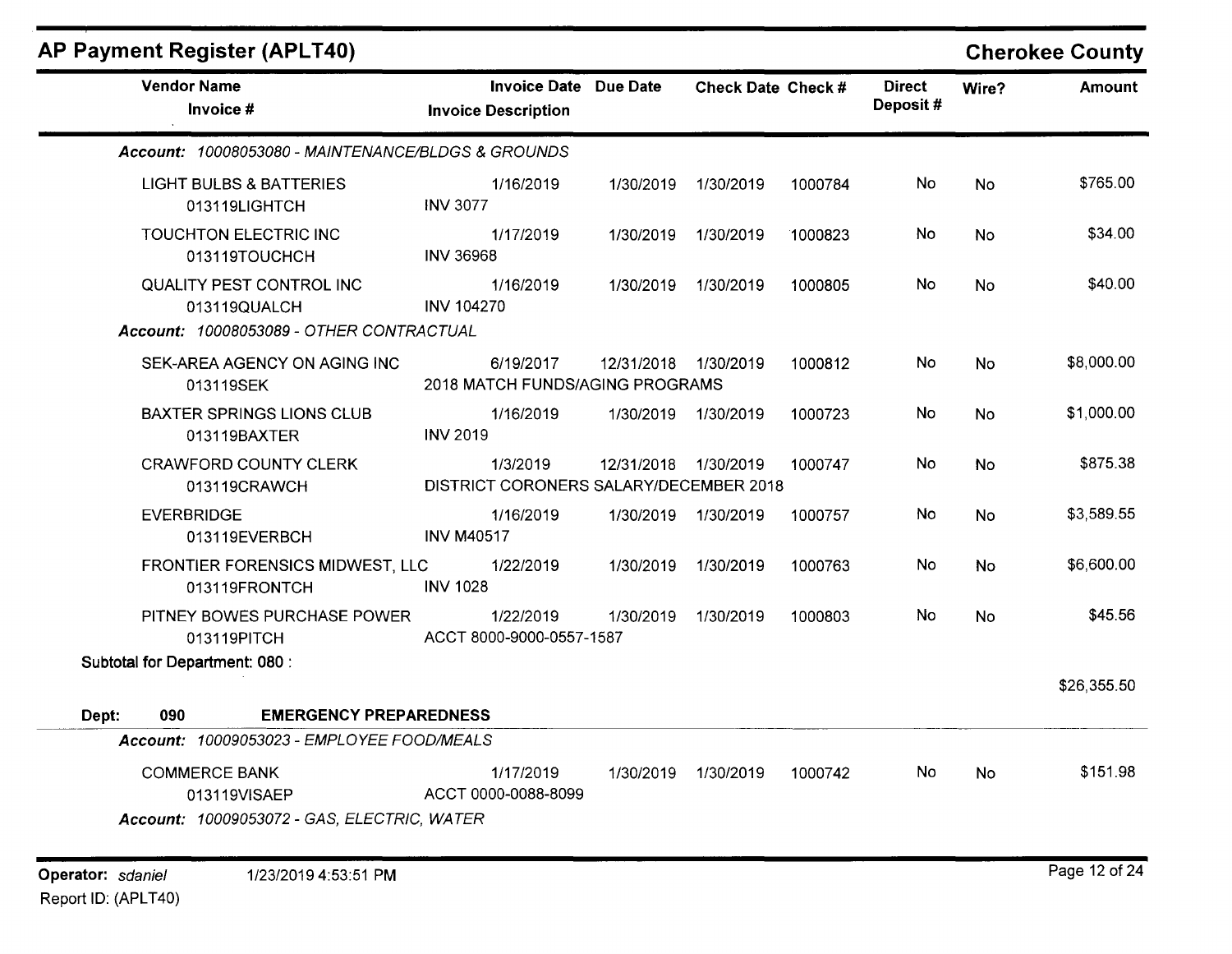| <b>Vendor Name</b><br>Invoice #                      |                                         | <b>Invoice Date Due Date</b><br><b>Invoice Description</b> |            | Check Date Check # |         | <b>Direct</b><br>Deposit# | Wire?     | <b>Amount</b> |
|------------------------------------------------------|-----------------------------------------|------------------------------------------------------------|------------|--------------------|---------|---------------------------|-----------|---------------|
| <b>WESTAR ENERGY</b><br>013119WESTEP                 |                                         | 1/17/2019<br>ACCT 2457329745                               | 1/30/2019  | 1/30/2019          | 1000829 | <b>No</b>                 | <b>No</b> | \$34.28       |
| 013119EMPEP<br>Account: 10009053077 - HOTEL RENTALS  | <b>EMPIRE DISTRICT ELECTRIC COMPANY</b> | 1/17/2019<br>ACCT 122003-60-1                              | 1/30/2019  | 1/30/2019          | 1000754 | No                        | <b>No</b> | \$40.59       |
| <b>COMMERCE BANK</b><br>013119VISAEP                 |                                         | 1/17/2019<br>ACCT 0000-0088-8099                           | 1/30/2019  | 1/30/2019          | 1000742 | <b>No</b>                 | <b>No</b> | \$564.36      |
| <b>Subtotal for Department: 090:</b><br>Dept:<br>170 | <b>JUVENILE DETENTION</b>               |                                                            |            |                    |         |                           |           | \$791.21      |
| Account: 10017053089 - OTHER CONTRACTUAL             |                                         |                                                            |            |                    |         |                           |           |               |
| 013119SEKJUV                                         | SEK REGIONAL JUVENILE DETENTION CTR     | 1/16/2019<br><b>INV 6487</b>                               | 1/30/2019  | 1/30/2019          | 1000811 | No                        | <b>No</b> | \$9,243.00    |
| <b>Subtotal for Department: 170:</b>                 |                                         |                                                            |            |                    |         |                           |           | \$9,243.00    |
| 190<br>Dept:                                         | <b>EMERGENCY 911</b>                    |                                                            |            |                    |         |                           |           |               |
| Account: 10019053073 - TRANSPORTATION                |                                         |                                                            |            |                    |         |                           |           |               |
| <b>COMMERCE BANK</b><br>013119VISA911                |                                         | 12/18/2018<br>ACCT 0000-0065-3725                          | 12/31/2018 | 1/30/2019          | 1000742 | No                        | <b>No</b> | \$24.33       |
| Subtotal for Department: 190 :                       |                                         |                                                            |            |                    |         |                           |           | \$24.33       |
| 210<br>Dept:                                         | <b>GIS INFO HANDLING SYSTEM</b>         |                                                            |            |                    |         |                           |           |               |
| Account: 10021053089 - OTHER CONTRACTUAL             |                                         |                                                            |            |                    |         |                           |           |               |
| <b>RODNEY SANDERS</b>                                |                                         | 1/22/2019<br>INV 20190101                                  | 1/30/2019  | 1/30/2019          | 1000809 | No                        | No        | \$1,187.50    |
| 013119SANDERSGIS<br>Subtotal for Department: 210 :   |                                         |                                                            |            |                    |         |                           |           |               |
|                                                      |                                         |                                                            |            |                    |         |                           |           |               |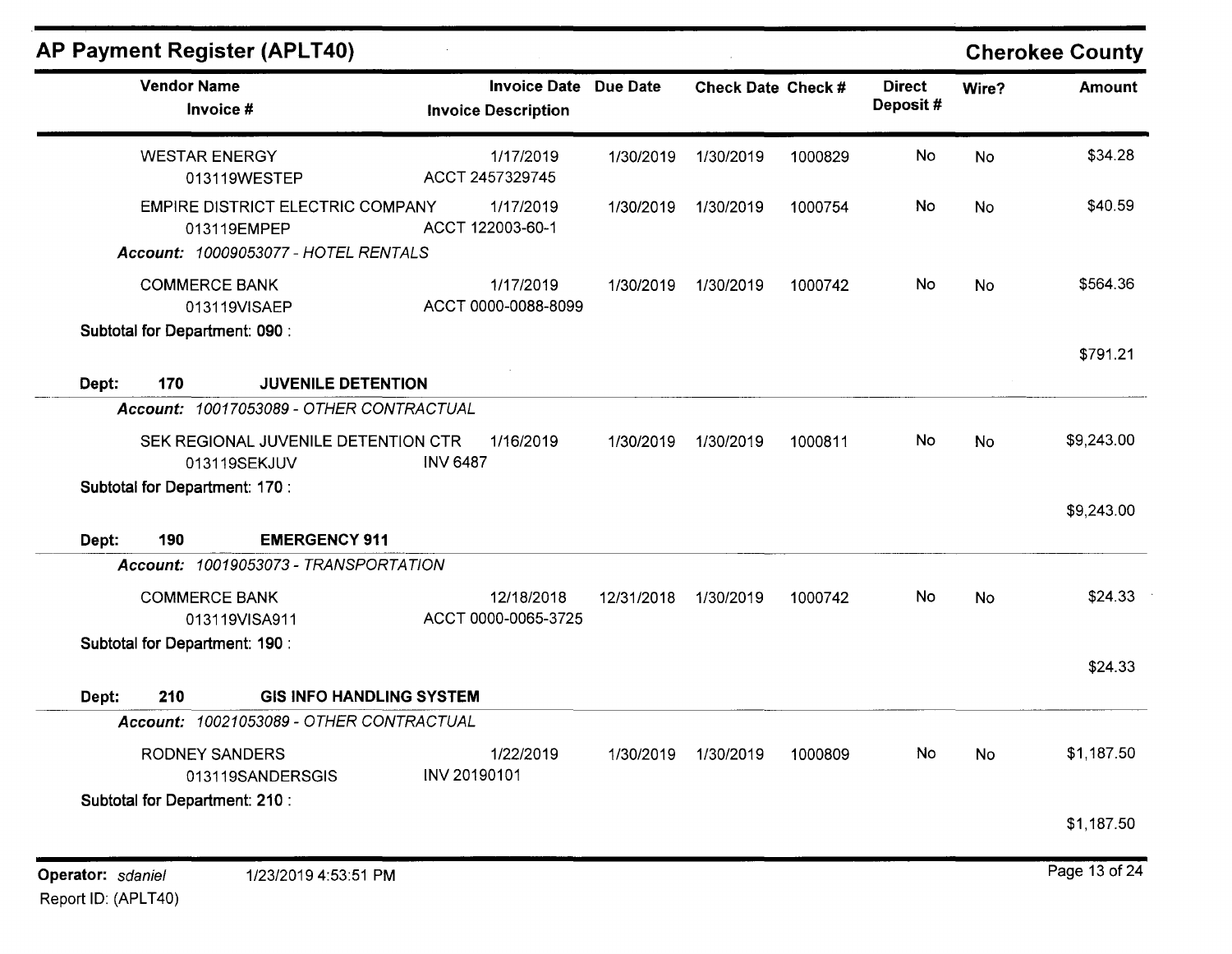## **AP Payment Register (APLT40)**

### **Cherokee County**

| <b>Vendor Name</b><br>Invoice #                                                           | <b>Invoice Date Due Date</b><br><b>Invoice Description</b> |            | Check Date Check # |         | <b>Direct</b><br>Deposit# | Wire?     | Amount   |
|-------------------------------------------------------------------------------------------|------------------------------------------------------------|------------|--------------------|---------|---------------------------|-----------|----------|
| <b>DEPT OFFICE SUPPLY</b><br>330<br>Dept:                                                 |                                                            |            |                    |         |                           |           |          |
| Account: 10033053622 - SHERIFF OFFICE SUPPLY                                              |                                                            |            |                    |         |                           |           |          |
| <b>QUILL CORPORATION</b><br>013119QUILLDO                                                 | 1/16/2019<br>INV 4028868                                   | 1/30/2019  | 1/30/2019          | 1000806 | No                        | <b>No</b> | \$232.65 |
| ETTINGER'S OFFICE SUPPLY<br>013119ETTDO<br>Account: 10033053623 - TREASURER OFFICE SUPPLY | 1/17/2019<br>INV 5134820, 5134850, 5134020                 | 1/30/2019  | 1/30/2019          | 1000755 | <b>No</b>                 | <b>No</b> | \$69.10  |
| <b>COMMERCE BANK</b><br>013119VISADO1                                                     | 1/17/2019<br>ACCT 0000-9006-6515                           | 1/30/2019  | 1/30/2019          | 1000742 | No.                       | <b>No</b> | \$18.99  |
| <b>SUMNERONE</b><br>013119CORPDO                                                          | 1/22/2019<br><b>INV 2024762</b>                            | 12/31/2018 | 1/30/2019          | 1000818 | No.                       | <b>No</b> | \$99.02  |
| ETTINGER'S OFFICE SUPPLY<br>013119ETTDOTR                                                 | 1/22/2019<br>INV 5137710, 5134930, 5134300                 | 12/31/2018 | 1/30/2019          | 1000755 | No                        | <b>No</b> | \$14.28  |
| ETTINGER'S OFFICE SUPPLY<br>013119ETTDOTR                                                 | 1/22/2019<br>INV 5137710, 5134930, 5134300                 | 12/31/2018 | 1/30/2019          | 1000755 | No                        | <b>No</b> | \$103.30 |
| ETTINGER'S OFFICE SUPPLY<br>013119ETTDOTR                                                 | 1/22/2019<br>INV 5137710, 5134930, 5134300                 | 12/31/2018 | 1/30/2019          | 1000755 | No                        | <b>No</b> | \$224.97 |
| <b>Account: 10033053626 - HR OFFICE SUPPLY</b>                                            |                                                            |            |                    |         |                           |           |          |
| ETTINGER'S OFFICE SUPPLY<br>013119ETTDO1                                                  | 1/17/2019<br>INV 5137730, 5137720, 513774                  | 1/30/2019  | 1/30/2019          | 1000755 | No.                       | <b>No</b> | \$124.39 |
| Account: 10033053628 - HWY OFFICE SUPPLY                                                  |                                                            |            |                    |         |                           |           |          |
| ETTINGER'S OFFICE SUPPLY<br>013119ETTDO                                                   | 1/17/2019<br>INV 5134820, 5134850, 5134020                 | 1/30/2019  | 1/30/2019          | 1000755 | <b>No</b>                 | <b>No</b> | \$55.81  |
| ETTINGER'S OFFICE SUPPLY<br>013119ETTDO1<br>Account: 10033053631 - COURTHOUSE             | 1/17/2019<br>INV 5137730, 5137720, 513774                  | 1/30/2019  | 1/30/2019          | 1000755 | No.                       | <b>No</b> | \$18.25  |

 $\mathbf{r}$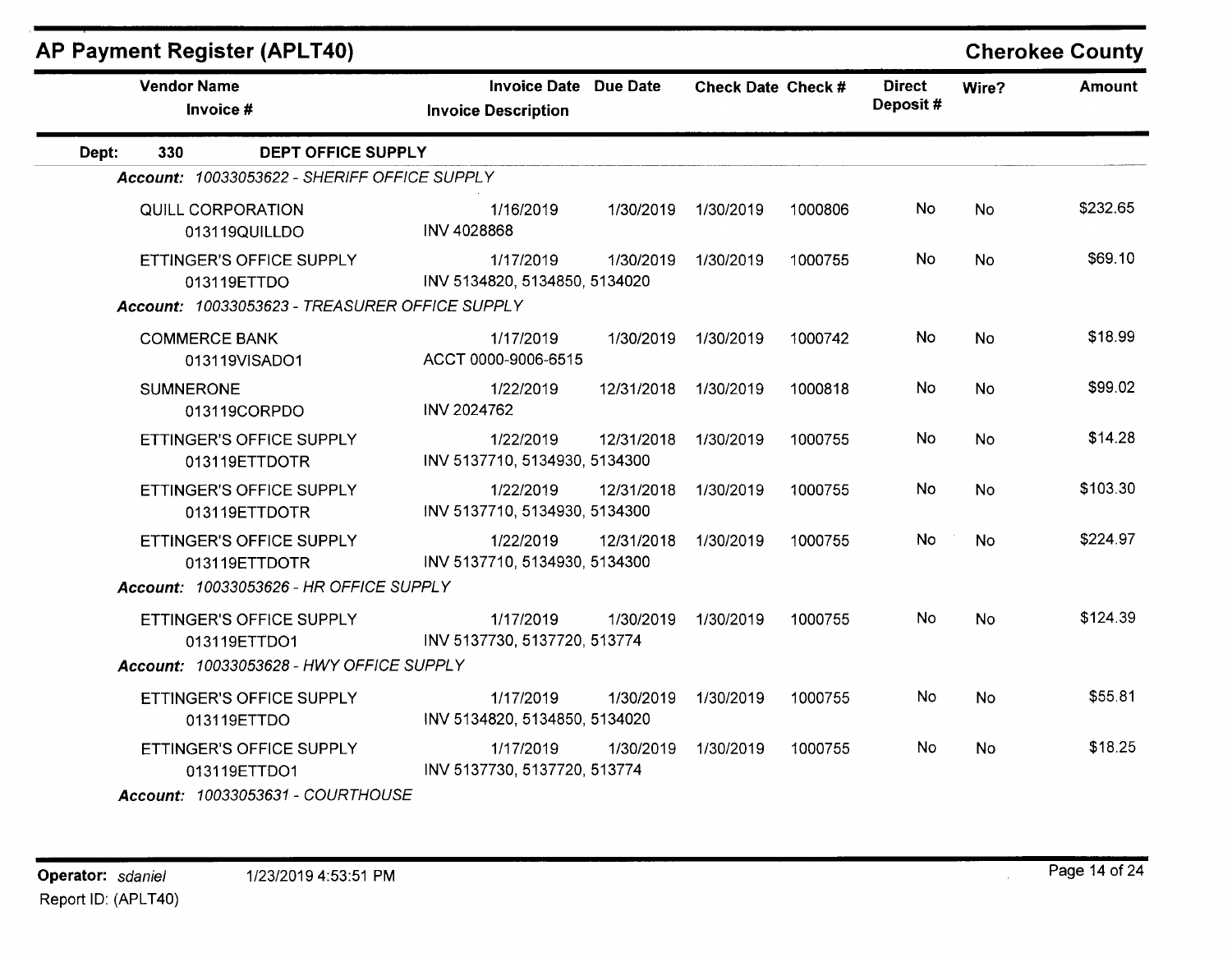|                   |                          | <b>AP Payment Register (APLT40)</b>                                                    |                                                                              |           |                           |         |                           |           | <b>Cherokee County</b> |
|-------------------|--------------------------|----------------------------------------------------------------------------------------|------------------------------------------------------------------------------|-----------|---------------------------|---------|---------------------------|-----------|------------------------|
|                   | <b>Vendor Name</b>       | Invoice #                                                                              | <b>Invoice Date Due Date</b><br><b>Invoice Description</b>                   |           | <b>Check Date Check #</b> |         | <b>Direct</b><br>Deposit# | Wire?     | <b>Amount</b>          |
|                   |                          | ETTINGER'S OFFICE SUPPLY<br>013119ETTDO                                                | 1/17/2019<br>INV 5134820, 5134850, 5134020                                   | 1/30/2019 | 1/30/2019                 | 1000755 | No                        | No        | \$95.26                |
|                   |                          | ETTINGER'S OFFICE SUPPLY<br>013119ETTDO1<br><b>Account: 10033053632 - COUNTY CLERK</b> | 1/17/2019<br>INV 5137730, 5137720, 513774                                    | 1/30/2019 | 1/30/2019                 | 1000755 | No                        | <b>No</b> | \$108.17               |
|                   |                          | <b>COMMERCE BANK</b><br>013119VISACL                                                   | 1/17/2019<br>ACCT 0000-1003-7232                                             | 1/30/2019 | 1/30/2019                 | 1000742 | No                        | <b>No</b> | \$51.57                |
| Dept:             | 500                      | Subtotal for Department: 330 :<br><b>SOLID WASTE RECYCLING</b>                         |                                                                              |           |                           |         |                           |           | \$1,215.76             |
|                   |                          | Account: 10050053502 - SOLID WASTE EXPENSES                                            |                                                                              |           |                           |         |                           |           |                        |
|                   |                          | SOUTHEAST KANSAS RECYCLING, INC<br>013119SEKSOLID                                      | 1/17/2019<br><b>INV 112021</b>                                               | 1/30/2019 | 1/30/2019                 | 1000814 | No                        | No        | \$1,000.00             |
|                   |                          | Subtotal for Department: 500 :                                                         |                                                                              |           |                           |         |                           |           | \$1,000.00             |
|                   | Subtotal for Fund: 100 : |                                                                                        |                                                                              |           |                           |         |                           |           | \$81,233.75            |
| Fund:             | 110                      | <b>ROAD AND BRIDGE</b>                                                                 |                                                                              |           |                           |         |                           |           |                        |
| Dept:             | 000                      | NON-DEPARTMENTAL                                                                       |                                                                              |           |                           |         |                           |           |                        |
|                   |                          | Account: 11000053031 - DIESEL FUEL                                                     |                                                                              |           |                           |         |                           |           |                        |
|                   |                          | MFA OIL - NEOSHO 1055<br>1-30-2019HWY 1                                                | 1/16/2019<br>INV #883620,883621, 883538,907572,911389,911388,2339441,2339442 | 1/30/2019 | 1/30/2019                 | 1000791 | No.                       | No        | \$3,765.41             |
|                   |                          | MFA OIL - NEOSHO 1055<br>1-30-2019HWY                                                  | 1/16/2019<br>INV#896444,896443,883350,883266,883270,883269,883017,883623     |           | 1/30/2019 1/30/2019       | 1000791 | No.                       | No.       | \$5,193.82             |
|                   |                          | Account: 11000053032 - OIL/GREASE                                                      |                                                                              |           |                           |         |                           |           |                        |
|                   |                          | <b>FROST OIL COMPANY</b><br>1-30-2019HWY                                               | 1/10/2019<br>INV # 0166582-IN                                                | 1/30/2019 | 1/30/2019                 | 1000764 | No                        | No        | \$647.92               |
| Operator: sdaniel |                          | 1/23/2019 4:53:51 PM                                                                   |                                                                              |           |                           |         |                           |           | Page 15 of 24          |

Report 10: (APLT40)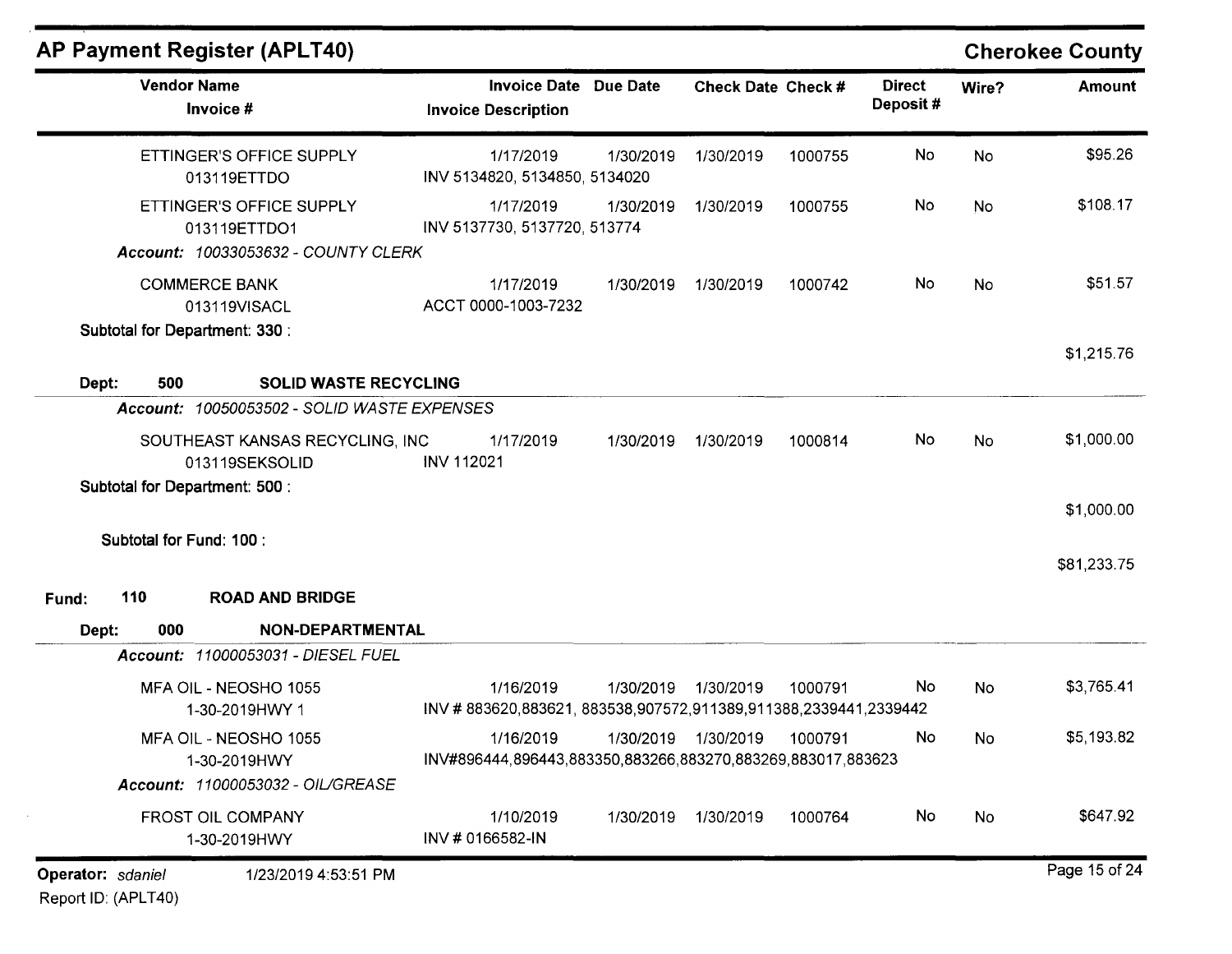| <b>AP Payment Register (APLT40)</b>                                                                   |               |                                                                                        |           |                     |         |                           |           | <b>Cherokee County</b> |
|-------------------------------------------------------------------------------------------------------|---------------|----------------------------------------------------------------------------------------|-----------|---------------------|---------|---------------------------|-----------|------------------------|
| <b>Vendor Name</b><br>Invoice #                                                                       |               | Invoice Date Due Date<br><b>Invoice Description</b>                                    |           | Check Date Check #  |         | <b>Direct</b><br>Deposit# | Wire?     | Amount                 |
| Account: 11000053033 - TIRES                                                                          |               |                                                                                        |           |                     |         |                           |           |                        |
| CHAMPLIN TIRE RECYCLING INC<br>1-30-2019HWY<br>Account: 11000053034 - ASPHALT                         | INV #126406   | 1/16/2019                                                                              | 1/30/2019 | 1/30/2019           | 1000727 | No                        | <b>No</b> | \$1,768.90             |
| BLEVINS ASPHALT CONSTRUCTION CO INC<br>1-30-2019HWY<br>Account: 11000053037 - SIGNS/POSTS             | INV #3066     | 1/9/2019                                                                               | 1/30/2019 | 1/30/2019           | 1000724 | No.                       | No        | \$158.57               |
| NATIONAL SIGN CO INC<br>1-30-2019HWY<br>Account: 11000053042 - BREAKROOM SUPPLIES                     |               | 1/14/2019<br>INV# IN-188750IN-188863                                                   |           | 1/30/2019 1/30/2019 | 1000798 | No                        | <b>No</b> | \$773.59               |
| APPLEMARKET<br>1-30-2019HWY                                                                           |               | 1/16/2019<br>INV #3607018, 36070204, 3607061                                           | 1/30/2019 | 1/30/2019           | 1000718 | No                        | <b>No</b> | \$26.54                |
| SAFETY FIRST SUPPLY CO LLC<br>1-30-2019HWY<br>Account: 11000053074 - UTILITIES/TELEPHONE BILLS        | INV #19-10060 | 1/16/2019                                                                              | 1/30/2019 | 1/30/2019           | 1000810 | No                        | <b>No</b> | \$114.55               |
| <b>EMPIRE DISTRICT ELECTRIC COMPANY</b><br>1-30-2019HWY<br>Account: 11000053079 - MACHINERY/EQUIPMENT |               | 1/16/2019<br>INV#906398-41-7,049852-69-2, 158630-59-0, 854931-63-1                     |           | 1/30/2019 1/30/2019 | 1000754 | No.                       | Nò        | \$3,531.21             |
| NATALINIS AUTOMOTIVE<br>1-30-2019HWY                                                                  |               | 1/16/2019<br>INV#691186,691230,691390,691442,691563,691763,691760,691778,691828,691835 | 1/30/2019 | 1/30/2019           | 1000796 | <b>No</b>                 | <b>No</b> | \$781.14               |
| <b>FLEETPRIDE</b><br>1-30-2019HWY                                                                     |               | 1/8/2019<br>INV #17918718,1837889318521005                                             | 1/30/2019 | 1/30/2019           | 1000760 | <b>No</b>                 | <b>No</b> | \$478.79               |
| ALLMETAL PRODUCTS INC.<br>1-30-2019HWY                                                                | INV #35922    | 1/18/2019                                                                              | 1/30/2019 | 1/30/2019           | 1000717 | <b>No</b>                 | <b>No</b> | \$430.00               |
| NATALINIS AUTOMOTIVE<br>1-30-2019HWY 1                                                                |               | 1/17/2019<br>INV#692012,692020692315,692311,692341                                     |           | 1/30/2019 1/30/2019 | 1000796 | No                        | No        | \$149.16               |

INV#692012,692020692315,692311,692341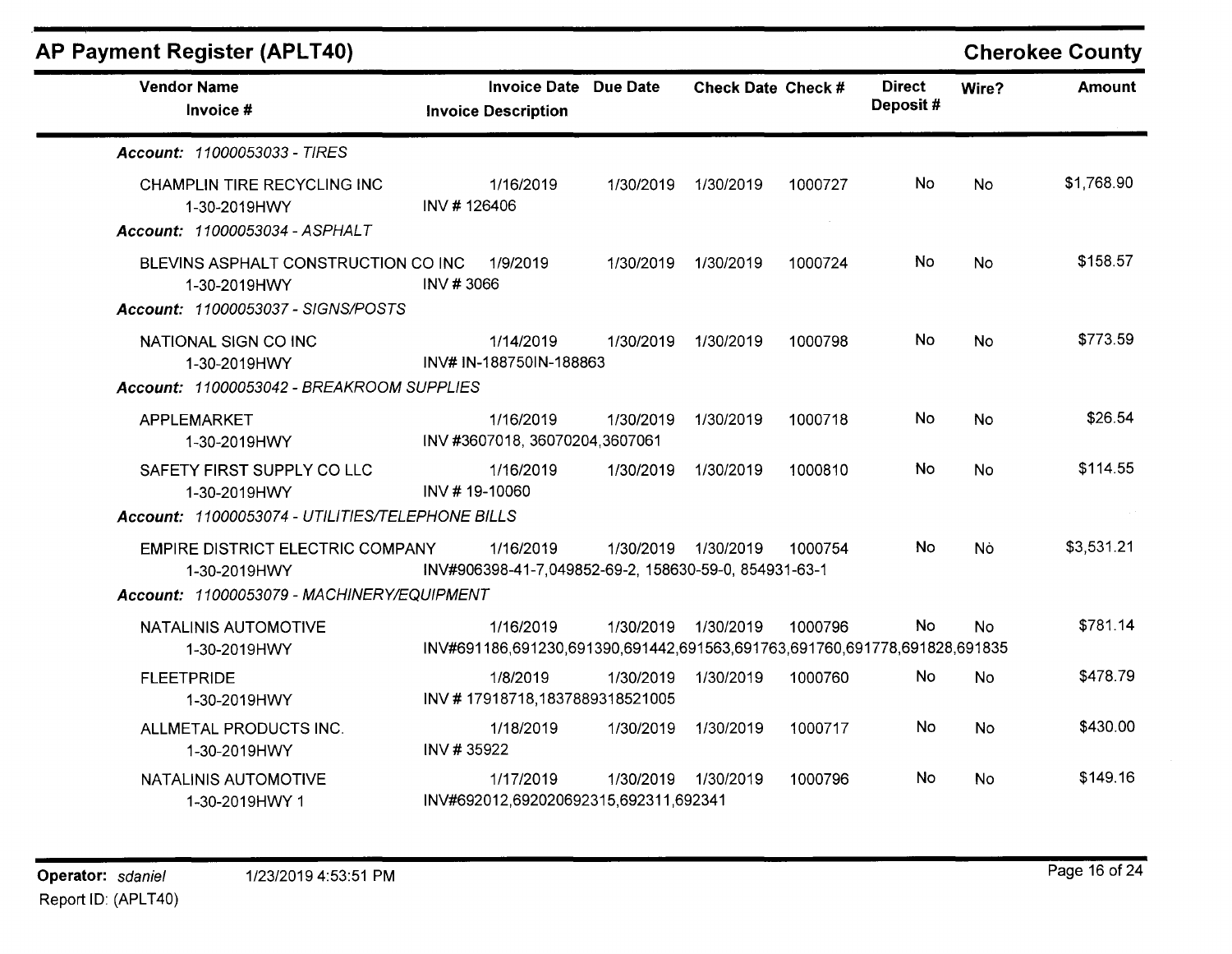|              | <b>AP Payment Register (APLT40)</b>                        |              |                                                                                                |           |                    |         |                           |                | <b>Cherokee County</b> |
|--------------|------------------------------------------------------------|--------------|------------------------------------------------------------------------------------------------|-----------|--------------------|---------|---------------------------|----------------|------------------------|
|              | <b>Vendor Name</b><br>Invoice #                            |              | Invoice Date Due Date<br><b>Invoice Description</b>                                            |           | Check Date Check # |         | <b>Direct</b><br>Deposit# | Wire?          | <b>Amount</b>          |
|              | <b>GALENA TRANSFER STATION</b><br>1-30-2019HWY             |              | 1/16/2019<br>INV#4545-000003818                                                                | 1/30/2019 | 1/30/2019          | 1000766 | No                        | <b>No</b>      | \$16.90                |
|              | <b>KDHE</b><br>1-30-2019HWY                                |              | 1/7/4019<br>2019 HAZARDOUS WASTE REPORT AND MONITORING FEE                                     | 1/30/2019 | 1/30/2019          | 1000783 | No                        | <b>No</b>      | \$150.00               |
|              | <b>FARMERS COOPERATIVE ASSOCIATION</b><br>1-30-2019HWY     | INV #243148  | 1/10/2019                                                                                      | 1/30/2019 | 1/30/2019          | 1000758 | No                        | No             | \$18.99                |
|              | MUNICIPAL INDUSTRIAL SUPPLY<br>1-30-2019HWY                | INV #3022    | 1/18/2019                                                                                      | 1/30/2019 | 1/30/2019          | 1000795 | No                        | <b>No</b>      | \$1,287.76             |
|              | <b>MHC</b><br>1-30-2019HWY                                 |              | 1/10/2019<br>INV #285600823207,285600823707                                                    | 1/30/2019 | 1/30/2019          | 1000792 | No                        | <b>No</b>      | \$614.11               |
|              | JOHN FABICK TRACTOR CO<br>1-30-2019HWY                     |              | 1/16/2019<br>INV# PIJ00355813, PIJ00355609, PIJ00356094, PIJ00356164, PIJ00356223, PIJ00356406 | 1/30/2019 | 1/30/2019          | 1000773 | <b>No</b>                 | <b>No</b>      | \$4,642.91             |
|              | <b>HERITAGE TRACTOR</b><br>1-30-2019HWY                    | INV#10198556 | 1/16/2019                                                                                      | 1/30/2019 | 1/30/2019          | 1000768 | No.                       | N <sub>o</sub> | \$162.67               |
|              | Account: 11000053080 - MAINTENANCE/BLDGS & GROUNDS         |              |                                                                                                |           |                    |         |                           |                |                        |
|              | CLEAN THE UNIFORM CO JOPLIN<br>1-19-2019HWY                |              | 1/16/2019<br>INV#20039875, 20041170                                                            | 1/30/2019 | 1/30/2019          | 1000737 | No                        | <b>No</b>      | \$70.83                |
|              | Subtotal for Department: 000 :<br>Subtotal for Fund: 110 : |              |                                                                                                |           |                    |         |                           |                | \$24,783.77            |
|              |                                                            |              |                                                                                                |           |                    |         |                           |                | \$24,783.77            |
| 140<br>Fund: | <b>HEALTH</b>                                              |              |                                                                                                |           |                    |         |                           |                |                        |
| Dept:        | <b>NON-DEPARTMENTAL</b><br>000                             |              |                                                                                                |           |                    |         |                           |                |                        |
|              | Account: 14000053021 - PRINTING/OFFICE SUPPLIES            |              |                                                                                                |           |                    |         |                           |                |                        |
|              | <b>CHASE CARD SERVICES</b><br>013119CHASEHE                |              | 1/22/2019<br>ACCT 4246311970005747                                                             | 1/30/2019 | 1/30/2019          | 1000729 | No.                       | <b>No</b>      | \$15.24                |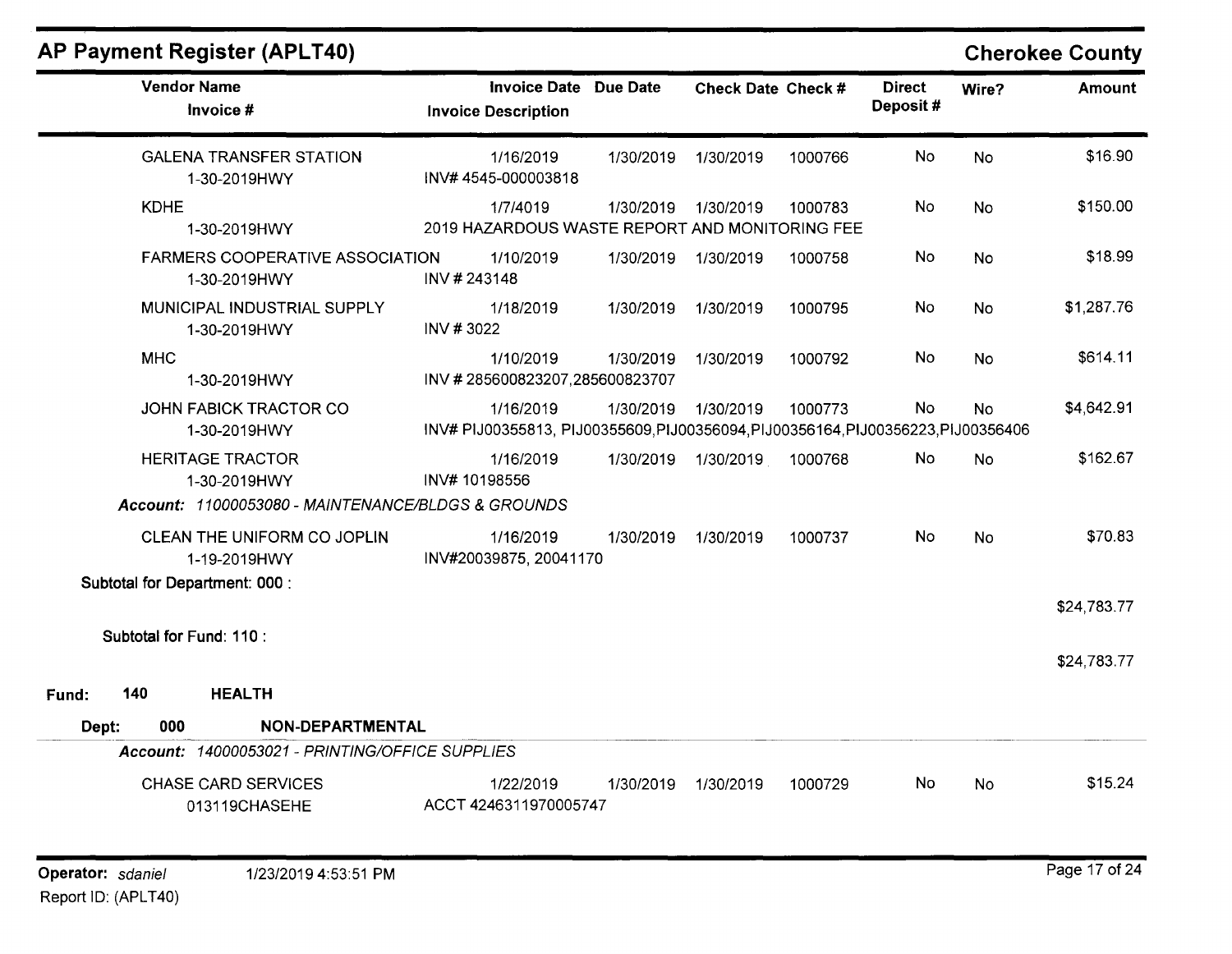| AP Payment Register (APLT40)                                                       |                                                     |           |                     |         |                           |                | <b>Cherokee County</b> |
|------------------------------------------------------------------------------------|-----------------------------------------------------|-----------|---------------------|---------|---------------------------|----------------|------------------------|
| <b>Vendor Name</b><br>Invoice #                                                    | Invoice Date Due Date<br><b>Invoice Description</b> |           | Check Date Check #  |         | <b>Direct</b><br>Deposit# | Wire?          | <b>Amount</b>          |
| <b>CHASE CARD SERVICES</b><br>013119CHASEHE                                        | 1/22/2019<br>ACCT 4246311970005747                  | 1/30/2019 | 1/30/2019           | 1000729 | No                        | <b>No</b>      | \$43.00                |
| <b>MCCARTY'S</b><br>011931MCCARTYHE                                                | 1/22/2019<br>INV 014049-00                          | 1/30/2019 | 1/30/2019           | 1000788 | No.                       | No.            | \$26.46                |
| <b>FOUR STATE PRINTING</b><br>0131194STHE                                          | 1/17/2019<br><b>INV 10316</b>                       |           | 1/30/2019 1/30/2019 | 1000761 | <b>No</b>                 | <b>No</b>      | \$71.30                |
| <b>CHASE CARD SERVICES</b><br>013119CHASEHE                                        | 1/22/2019<br>ACCT 4246311970005747                  |           | 1/30/2019 1/30/2019 | 1000729 | No.                       | No.            | \$225.00               |
| <b>STRONGHOLD DATA</b><br>013119STRONGHE                                           | 1/17/2019<br><b>INV 27836</b>                       |           | 1/30/2019 1/30/2019 | 1000817 | No.                       | <b>No</b>      | \$249.99               |
| DIGITAL DOLPHIN SUPPLIES<br>013119DIGHE                                            | 1/17/2019<br><b>INV SIN108983</b>                   |           | 1/30/2019 1/30/2019 | 1000750 | No.                       | <b>No</b>      | \$260.00               |
| Account: 14000053025 - PARTS/VEHICLE REPAIRS                                       |                                                     |           |                     |         |                           |                |                        |
| NATALINIS AUTOMOTIVE<br>011319NATAHE                                               | 1/17/2019<br><b>INV 691721</b>                      |           | 1/30/2019 1/30/2019 | 1000796 | No.                       | N <sub>o</sub> | \$14.49                |
| Account: 14000053072 - GAS, ELECTRIC, WATER                                        |                                                     |           |                     |         |                           |                |                        |
| <b>VERIZON WIRELESS</b><br>013119VERHE                                             | 1/22/2019<br>INV 9822149348                         |           | 1/30/2019 1/30/2019 | 1000826 | No                        | <b>No</b>      | \$79.80                |
| EMPIRE DISTRICT ELECTRIC COMPANY<br>013119EMPHE                                    | 1/22/2019<br>ACCT 616527321                         |           | 1/30/2019 1/30/2019 | 1000754 | No                        | No             | \$470.00               |
| Account: 14000053073 - TRANSPORTATION                                              |                                                     |           |                     |         |                           |                |                        |
| <b>CHASE CARD SERVICES</b><br>013119CHASEHE                                        | 1/22/2019<br>ACCT 4246311970005747                  |           | 1/30/2019 1/30/2019 | 1000729 | No                        | <b>No</b>      | \$95.00                |
| Account: 14000053076 - PROFESSIONAL SERVICES                                       |                                                     |           |                     |         |                           |                |                        |
| QUALITY PEST CONTROL INC<br>013119QUALHE<br>Account: 14000053087 - BUILDING RENTAL | 1/17/2019<br><b>INV 104304</b>                      |           | 1/30/2019 1/30/2019 | 1000805 | No.                       | <b>No</b>      | \$50.00                |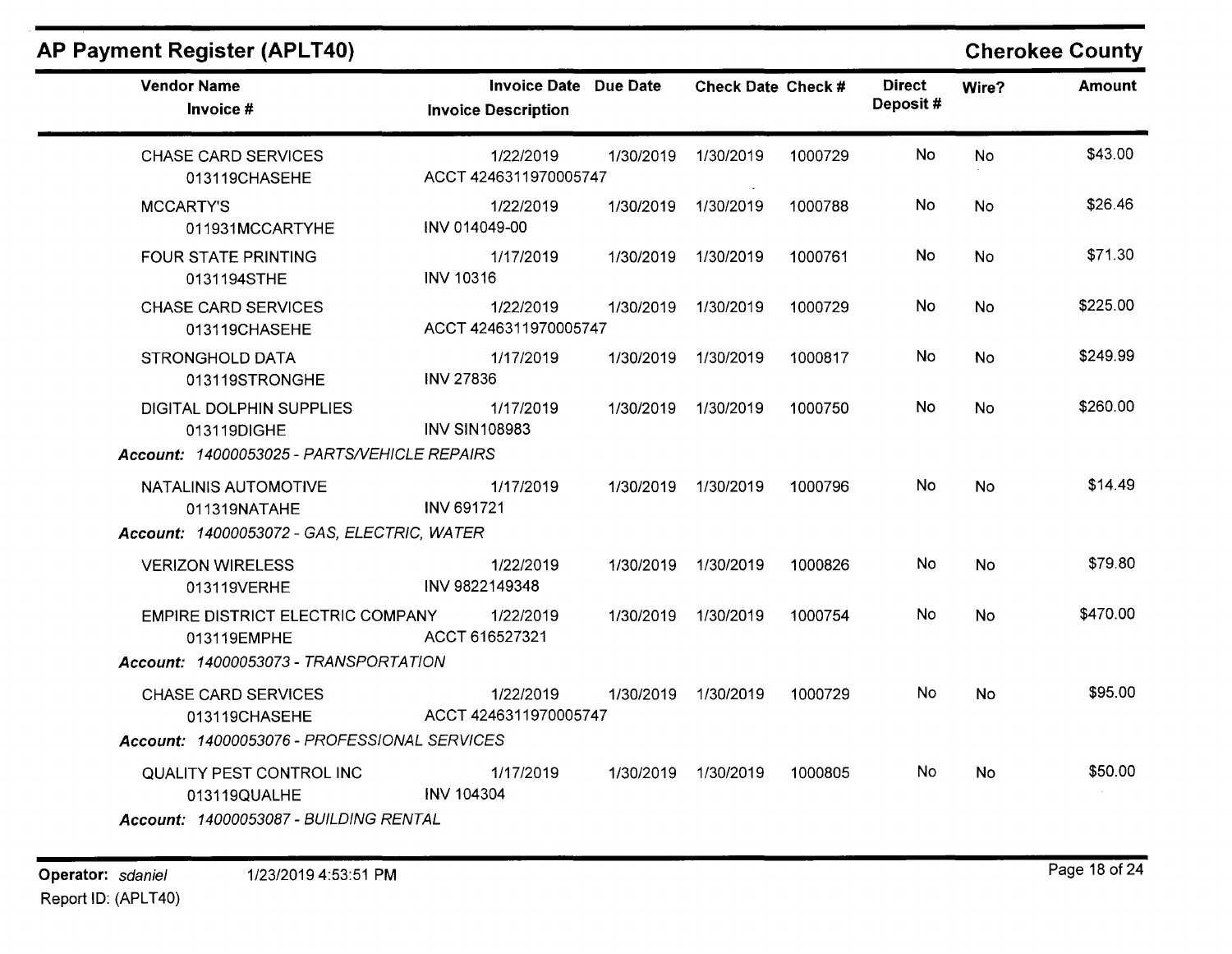### **AP Payment Register (APLT40)**

| <b>Vendor Name</b><br>Invoice #                                                       | <b>Invoice Date Due Date</b><br><b>Invoice Description</b> |           | Check Date Check # |         | <b>Direct</b><br>Deposit# | Wire?     | <b>Amount</b>            |
|---------------------------------------------------------------------------------------|------------------------------------------------------------|-----------|--------------------|---------|---------------------------|-----------|--------------------------|
| <b>OSWEGO CHRISTIAN CHURCH</b><br>013119OSWEGOHE                                      | 1/17/2019<br><b>BUILDING RENTAL</b>                        | 1/30/2019 | 1/30/2019          | 1000802 | <b>No</b>                 | <b>No</b> | \$100.00                 |
| FIRST CHRISTIAN CHURCH PARSONS<br>013119CHRISTIANHE                                   | 1/17/2019<br><b>BUILDING RENTAL WIC</b>                    | 1/30/2019 | 1/30/2019          | 1000759 | No                        | <b>No</b> | \$375.00                 |
| <b>CITY OF BAXTER SPRINGS</b><br>013119BAXHE                                          | 1/17/2019<br><b>BUILDING RENTTAL JAN 2 &amp;3</b>          | 1/30/2019 | 1/30/2019          | 1000735 | No                        | <b>No</b> | \$20.00                  |
| <b>CITY OF GALENA</b><br>013119GALHE<br>Account: 14000053182 - PROFESSIONAL CONTRACTS | 1/17/2019<br><b>BUILDING RENTAL</b>                        | 1/30/2019 | 1/30/2019          | 1000736 | No                        | <b>No</b> | \$10.00                  |
| <b>CRAWFORD COUNTY HEALTH DEPT</b><br>013119CRAWHE                                    | 1/17/2019<br>CONTRACTED SERVICES, LINDA TEMMI              | 1/30/2019 | 1/30/2019          | 1000748 | No                        | <b>No</b> | \$572.45                 |
| <b>MANZER FAMILY MEDICINE</b><br>013119MANZHE                                         | 1/17/2019<br>CONTRACTED SERVICE JAN                        | 1/30/2019 | 1/30/2019          | 1000786 | No                        | <b>No</b> | \$100.00                 |
| Subtotal for Department: 000 :<br>Subtotal for Fund: 140 :                            |                                                            |           |                    |         |                           |           | \$2,777.73<br>\$2,777.73 |
| 224<br><b>CHEROKEE COUNTY 911</b><br>Fund:                                            |                                                            |           |                    |         |                           |           |                          |
| 000<br>NON-DEPARTMENTAL<br>Dept:                                                      |                                                            |           |                    |         |                           |           |                          |
| Account: 22400053300 - MISC PAID OUT                                                  |                                                            |           |                    |         |                           |           |                          |
| <b>TESSCO INC</b><br>013119TESSCO224                                                  | 1/17/2019<br><b>INV 755721</b>                             | 1/30/2019 | 1/30/2019          | 1000820 | No                        | <b>No</b> | \$747.17                 |
| <b>CENTURYLINK</b><br>013119CENT244                                                   | 1/17/2019<br>ACCT 313409961                                | 1/30/2019 | 1/30/2019          | 1000726 | No                        | <b>No</b> | \$1,173.82               |
| AT&T<br>013119AT&T224                                                                 | 1/17/2019<br>ACCT 31614099420987                           | 1/30/2019 | 1/30/2019          | 1000720 | No                        | <b>No</b> | \$1,512.27               |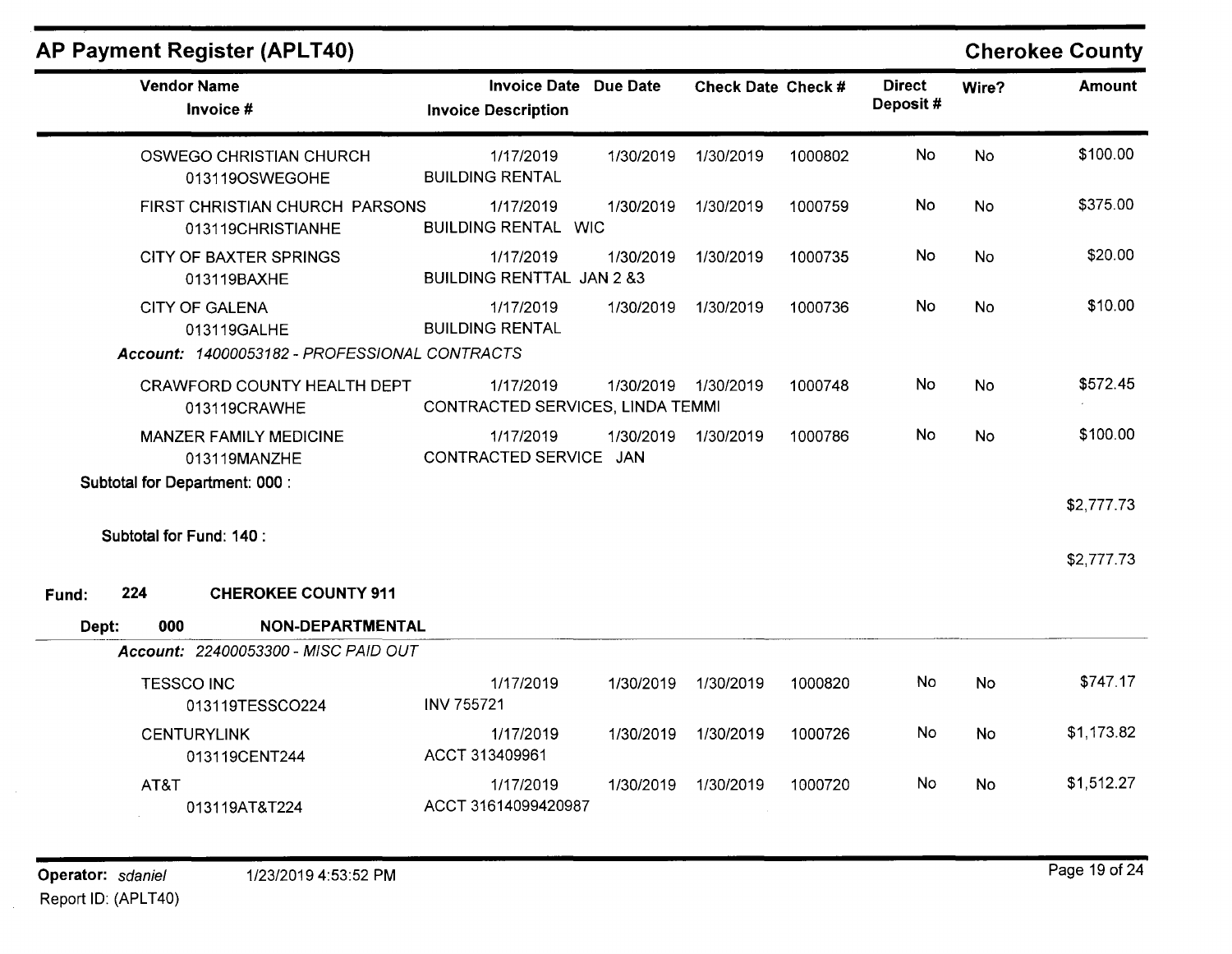|                   |                                            | <b>AP Payment Register (APLT40)</b>             |                                                            |           |                    |         |                           |           | <b>Cherokee County</b> |
|-------------------|--------------------------------------------|-------------------------------------------------|------------------------------------------------------------|-----------|--------------------|---------|---------------------------|-----------|------------------------|
|                   |                                            | <b>Vendor Name</b><br>Invoice #                 | <b>Invoice Date Due Date</b><br><b>Invoice Description</b> |           | Check Date Check # |         | <b>Direct</b><br>Deposit# | Wire?     | <b>Amount</b>          |
|                   |                                            | Subtotal for Department: 000 :                  |                                                            |           |                    |         |                           |           | \$3,433.26             |
|                   |                                            | Subtotal for Fund: 224 :                        |                                                            |           |                    |         |                           |           |                        |
|                   |                                            |                                                 |                                                            |           |                    |         |                           |           | \$3,433.26             |
| Fund:             | 230<br><b>APPRAISER COSTS</b>              |                                                 |                                                            |           |                    |         |                           |           |                        |
| Dept:             | 000                                        | NON-DEPARTMENTAL                                |                                                            |           |                    |         |                           |           |                        |
|                   |                                            | Account: 23000053021 - PRINTING/OFFICE SUPPLIES |                                                            |           |                    |         |                           |           |                        |
|                   | <b>FOUR STATE PRINTING</b><br>0119314STAPP |                                                 | 1/22/2019<br><b>INV 10313</b>                              | 1/30/2019 | 1/30/2019          | 1000761 | No                        | <b>No</b> | \$127.00               |
|                   | ETTINGER'S OFFICE SUPPLY<br>013119ETTAPP   |                                                 | 1/22/2019<br>INV 5133110                                   | 1/30/2019 | 1/30/2019          | 1000755 | No                        | <b>No</b> | \$47.86                |
|                   |                                            | ETTINGER'S OFFICE SUPPLY<br>013119ETTAPP1       | 1/22/2019<br>INV 5133030                                   | 1/30/2019 | 1/30/2019          | 1000755 | No                        | No        | \$439.35               |
|                   |                                            | Account: 23000053075 - DUES/SUBSCRIPTIONS       |                                                            |           |                    |         |                           |           |                        |
|                   |                                            | COPY PRODUCTS INC<br>013119COPYAPP              | 1/22/2019<br><b>INV 266806</b>                             | 1/30/2019 | 1/30/2019          | 1000744 | No                        | No        | \$1,401.28             |
|                   |                                            | KANSAS COUNTY APPRAISERS ASSOC<br>013119KSAPP   | 1/22/2019<br><b>INV 280</b>                                | 1/30/2019 | 1/30/2019          | 1000776 | No                        | <b>No</b> | \$125.00               |
|                   |                                            | Account: 23000053088 - PROFESSIONAL DEVELOPMENT |                                                            |           |                    |         |                           |           |                        |
|                   |                                            | <b>COMMERCE BANK</b><br>013119VISAAPP           | 1/22/2019<br>ACCT 0000-3163-7697                           | 1/30/2019 | 1/30/2019          | 1000742 | No                        | No        | \$75.00                |
|                   |                                            | Subtotal for Department: 000 :                  |                                                            |           |                    |         |                           |           |                        |
|                   |                                            | Subtotal for Fund: 230 :                        |                                                            |           |                    |         |                           |           | \$2,215.49             |
|                   |                                            |                                                 |                                                            |           |                    |         |                           |           | \$2,215.49             |
| Fund:             | 260                                        | <b>EMPLOYEE BENEFITS</b>                        |                                                            |           |                    |         |                           |           |                        |
| Operator: sdaniel |                                            | 1/23/2019 4:53:52 PM                            |                                                            |           |                    |         |                           |           | Page 20 of 24          |

Report ID: (APLT40)

 $\sim$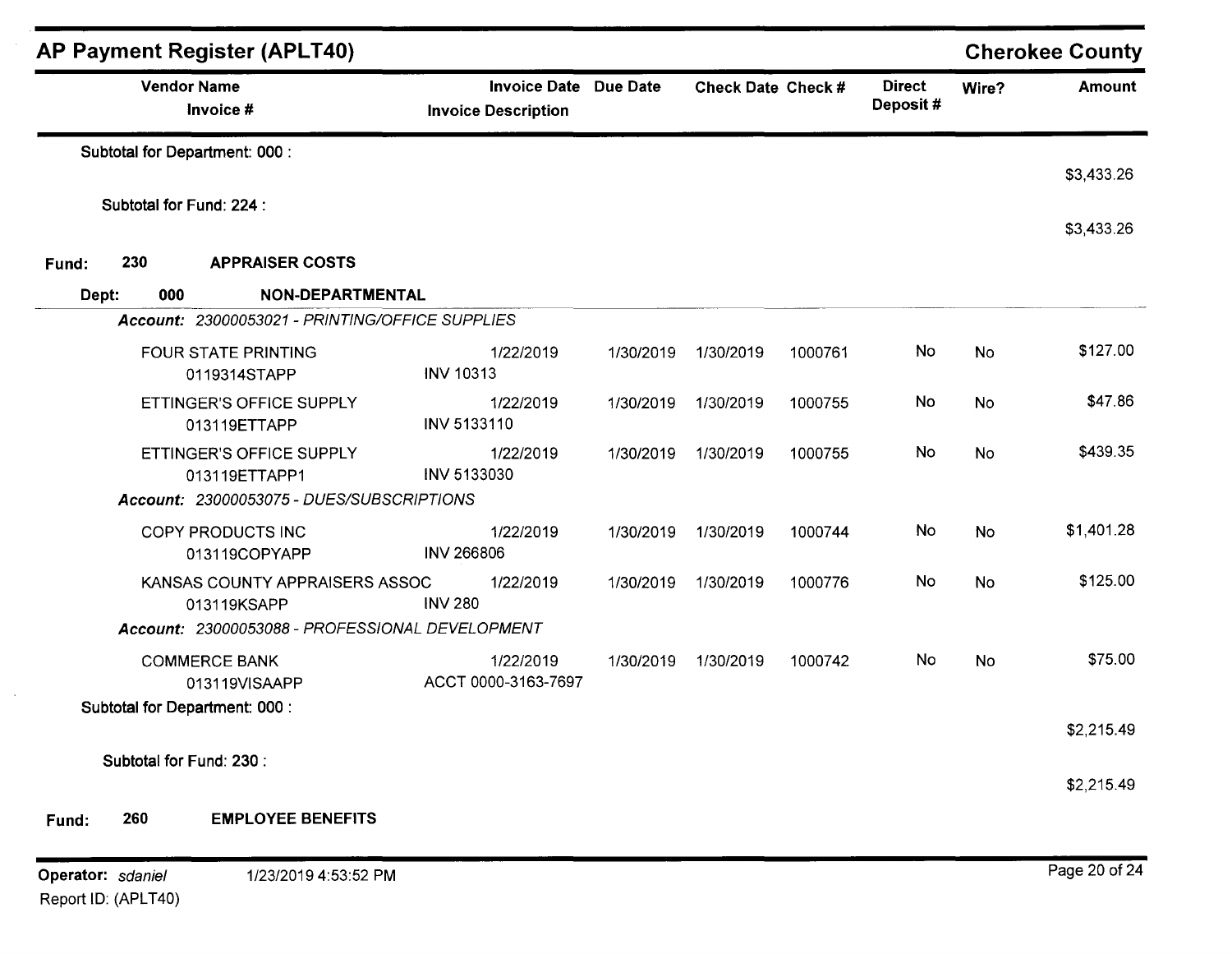|       |                                                            | <b>AP Payment Register (APLT40)</b>                              |                                                     |                            |                    |         |                           |           | <b>Cherokee County</b> |
|-------|------------------------------------------------------------|------------------------------------------------------------------|-----------------------------------------------------|----------------------------|--------------------|---------|---------------------------|-----------|------------------------|
|       | <b>Vendor Name</b><br>Invoice #                            |                                                                  | Invoice Date Due Date<br><b>Invoice Description</b> |                            | Check Date Check # |         | <b>Direct</b><br>Deposit# | Wire?     | <b>Amount</b>          |
| Dept: | 000                                                        | <b>NON-DEPARTMENTAL</b>                                          |                                                     |                            |                    |         |                           |           |                        |
|       |                                                            | Account: 26000053215 - MERITAIN HEALTH                           |                                                     |                            |                    |         |                           |           |                        |
|       | <b>MERITAIN HEALTH</b>                                     | 013119MERITAINBEN<br><b>Account: 26000053216 - VSP Insurance</b> | 1/17/2019<br>GROUP 02438, FEBRUARY 2019             | 1/30/2019                  | 1/30/2019          | 1000790 | <b>No</b>                 | <b>No</b> | \$50,291.70            |
|       |                                                            | <b>VISION SERVICE PLAN</b><br>013019VSPBEN                       | 1/23/2019<br>ACCT 30 086480 0001                    | 1/30/2019<br>FEBRUARY 2019 | 1/30/2019          | 1000827 | No.                       | No        | \$1,618.94             |
|       | Subtotal for Department: 000 :                             |                                                                  |                                                     |                            |                    |         |                           |           | \$51,910.64            |
|       | Subtotal for Fund: 260 :                                   |                                                                  |                                                     |                            |                    |         |                           |           | \$51,910.64            |
| Fund: | 300                                                        | <b>SERVICE FOR ELDERLY</b>                                       |                                                     |                            |                    |         |                           |           |                        |
| Dept: | 000                                                        | NON-DEPARTMENTAL                                                 |                                                     |                            |                    |         |                           |           |                        |
|       |                                                            | Account: 30000053074 - TELEPHONE BILLS                           |                                                     |                            |                    |         |                           |           |                        |
|       |                                                            | <b>COLUMBUS HOSPITALITY CENTER</b><br>013119HOSPEL               | 1/17/2019<br>REIMB COLUMBUS TELEPHONE BILLS         | 1/30/2019                  | 1/30/2019          | 1000739 | <b>No</b>                 | <b>No</b> | \$446.27               |
|       | Subtotal for Department: 000 :<br>Subtotal for Fund: 300 : |                                                                  |                                                     |                            |                    |         |                           |           | \$446.27               |
|       |                                                            |                                                                  |                                                     |                            |                    |         |                           |           | \$446.27               |
| Fund: | 330                                                        | <b>SEWER DISTRICT#1 OPER</b>                                     |                                                     |                            |                    |         |                           |           |                        |
| Dept: | 000                                                        | NON-DEPARTMENTAL                                                 |                                                     |                            |                    |         |                           |           |                        |
|       |                                                            | Account: 33000053089 - OTHER CONTRACTUAL                         |                                                     |                            |                    |         |                           |           |                        |
|       |                                                            | <b>WARSTLER EXCAVATING</b><br>1-30-2019SEWER                     | 1/16/2019<br>INV #3474,3491                         | 1/30/2019                  | 1/30/2019          | 1000828 | No                        | <b>No</b> | \$445.00               |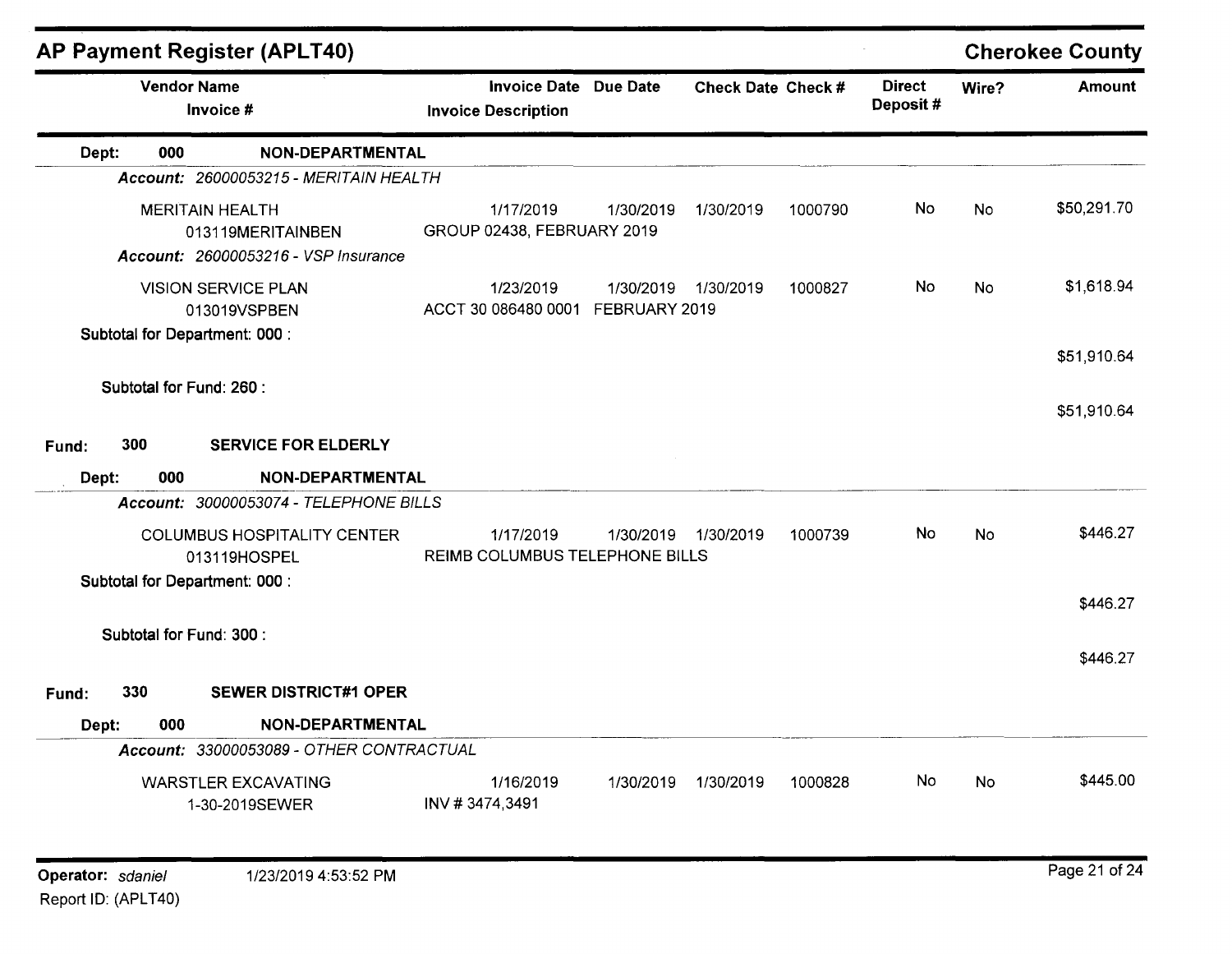|       |                                                                             | <b>AP Payment Register (APLT40)</b>               |                         |                                                     |                 |                    |         |                           |           | <b>Cherokee County</b> |
|-------|-----------------------------------------------------------------------------|---------------------------------------------------|-------------------------|-----------------------------------------------------|-----------------|--------------------|---------|---------------------------|-----------|------------------------|
|       |                                                                             | <b>Vendor Name</b><br>Invoice #                   |                         | <b>Invoice Date</b><br><b>Invoice Description</b>   | <b>Due Date</b> | Check Date Check # |         | <b>Direct</b><br>Deposit# | Wire?     | <b>Amount</b>          |
|       | <b>JAYHAWK SOFTWARE</b><br>1-30-2019SEWER<br>Subtotal for Department: 000 : |                                                   | 1/16/2019<br>INV #34577 |                                                     | 1/30/2019       | 1/30/2019          | 1000771 | <b>No</b>                 | <b>No</b> | \$525.00               |
|       |                                                                             |                                                   |                         |                                                     |                 |                    |         |                           |           | \$970.00               |
|       |                                                                             | Subtotal for Fund: 330 :                          |                         |                                                     |                 |                    |         |                           |           | \$970.00               |
| Fund: | 413                                                                         | <b>ATTORNEY APPLICATION</b>                       |                         |                                                     |                 |                    |         |                           |           |                        |
| Dept: | 000                                                                         | NON-DEPARTMENTAL                                  |                         |                                                     |                 |                    |         |                           |           |                        |
|       |                                                                             | Account: 41300053089 - OTHER CONTRACTUAL          |                         |                                                     |                 |                    |         |                           |           |                        |
|       | <b>NDAA</b>                                                                 | 013119NDAAATT                                     |                         | 1/22/2019<br>INV 129775, 129781 J CONARD, N COLEMAN | 1/30/2019       | 1/30/2019          | 1000799 | No                        | <b>No</b> | \$745.00               |
|       | <b>NDAA</b>                                                                 | 013119NDAAATT                                     |                         | 1/22/2019<br>INV 129775, 129781 J CONARD, N COLEMAN | 1/30/2019       | 1/30/2019          | 1000799 | No                        | <b>No</b> | \$745.00               |
|       |                                                                             | Account: 41300053230 - TRAVEL EXPENSES            |                         |                                                     |                 |                    |         |                           |           |                        |
|       |                                                                             | <b>COMMERCE BANK</b><br>013119VISAATT1            |                         | 1/22/2019<br>ACCT 0000-3278-5388                    | 1/30/2019       | 1/30/2019          | 1000742 | No.                       | No        | \$87.50                |
|       |                                                                             | Subtotal for Department: 000 :                    |                         |                                                     |                 |                    |         |                           |           | \$1,577.50             |
|       |                                                                             | Subtotal for Fund: 413 :                          |                         |                                                     |                 |                    |         |                           |           | \$1,577.50             |
| Fund: | 450                                                                         | <b>TOURISM &amp; CONVENTION</b>                   |                         |                                                     |                 |                    |         |                           |           |                        |
| Dept: | 000                                                                         | NON-DEPARTMENTAL                                  |                         |                                                     |                 |                    |         |                           |           |                        |
|       |                                                                             | Account: 45000053089 - OTHER CONTRACTUAL          |                         |                                                     |                 |                    |         |                           |           |                        |
|       |                                                                             | CHEROKEE COUNTY TOURISM GRANT PRO<br>013119TOURCH |                         | 1/22/2019<br><b>GUEST TAX DISTRIBUTION</b>          | 12/31/2018      | 1/30/2019          | 1000732 | No.                       | <b>No</b> | \$363.19               |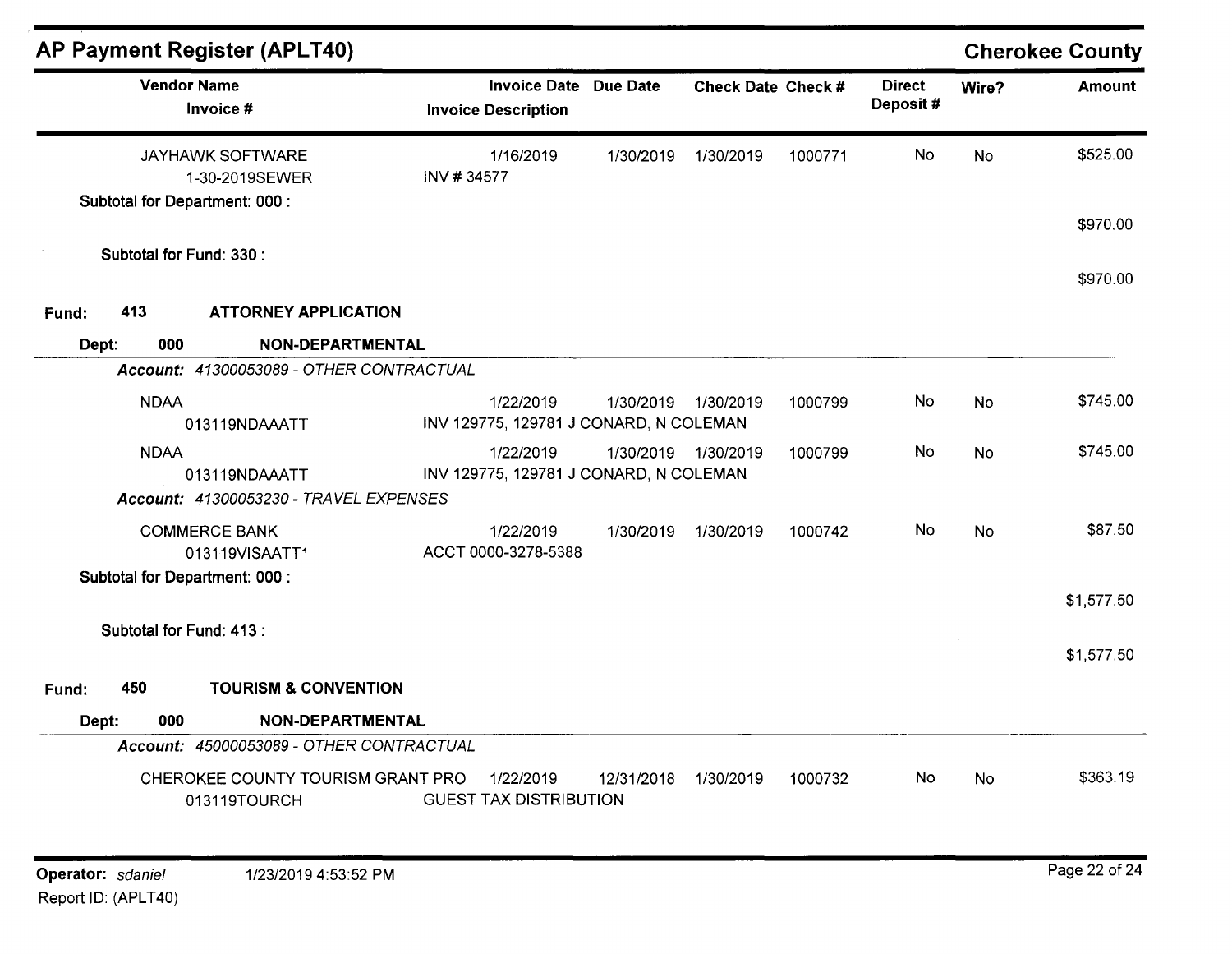| <b>AP Payment Register (APLT40)</b>                  |                                                   |            |                    |         |                                   |           | <b>Cherokee County</b> |
|------------------------------------------------------|---------------------------------------------------|------------|--------------------|---------|-----------------------------------|-----------|------------------------|
| <b>Vendor Name</b><br>Invoice #                      | <b>Invoice Date</b><br><b>Invoice Description</b> | Due Date   | Check Date Check # |         | <b>Direct</b><br>Deposit#         | Wire?     | <b>Amount</b>          |
| <b>COLUMBUS CHAMBER OF COMMERCE</b><br>013119TOURCOL | 1/22/2019<br><b>GUEST TAX DISTRIBUTION</b>        | 12/31/2018 | 1/30/2019          | 1000738 | No                                | <b>No</b> | \$544.79               |
| BAXTER SPRINGS CHAMBER OF COMMERC<br>013119TOURBAX   | 1/22/2019<br><b>GUEST TAX DISTRIBUTION</b>        | 12/31/2018 | 1/30/2019          | 1000722 | No                                | <b>No</b> | \$544.78               |
| Subtotal for Department: 000 :                       |                                                   |            |                    |         |                                   |           | \$1,452.76             |
| Subtotal for Fund: 450 :                             |                                                   |            |                    |         |                                   |           | \$1,452.76             |
| 490<br><b>SPECIAL LAW ENFORCEM</b><br>Fund:          |                                                   |            |                    |         |                                   |           |                        |
| 000<br>NON-DEPARTMENTAL<br>Dept:                     |                                                   |            |                    |         |                                   |           |                        |
| Account: 49000053089 - OTHER CONTRACTUAL             |                                                   |            |                    |         |                                   |           |                        |
| MISSOURI SOUTHERN STATE UNIV<br>013119MSSUSPECLAW    | 1/22/2019<br>CONTRACT 2019-02-0009                | 12/31/2018 | 1/30/2019          | 1000794 | No                                | <b>No</b> | \$5,000.00             |
| Subtotal for Department: 000 :                       |                                                   |            |                    |         |                                   |           | \$5,000.00             |
| Subtotal for Fund: 490 :                             |                                                   |            |                    |         |                                   |           | \$5,000.00             |
|                                                      |                                                   |            |                    |         | Total for Bank 1 Account 1120298: |           | \$175,801.17           |
|                                                      |                                                   |            |                    |         | ***** Total Invoices Paid:        |           | \$175,801.17           |